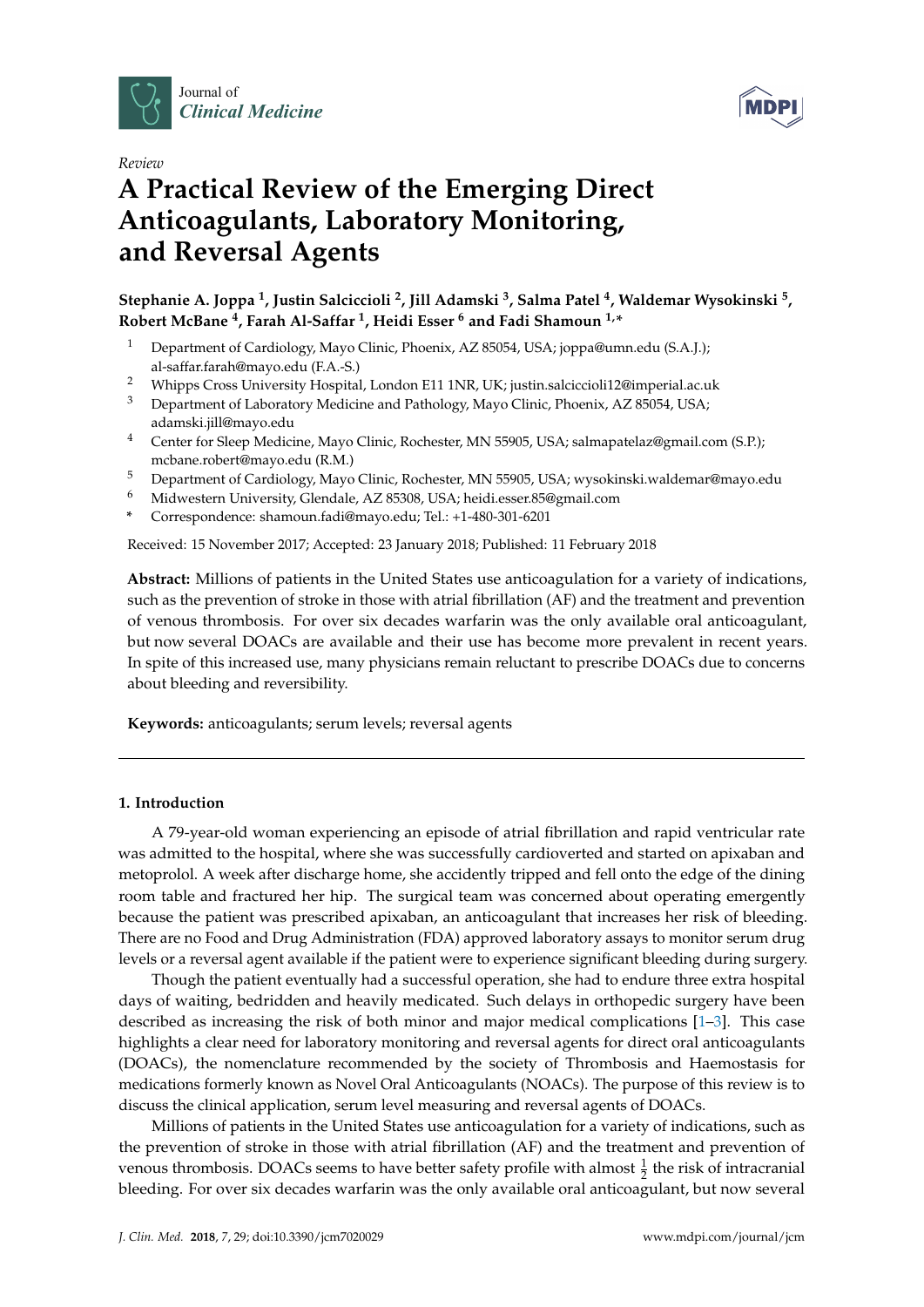DOACs are available and their use has become more prevalent in recent years [\[4\]](#page-8-2). In spite of this increased use, many physicians remain reluctant to prescribe DOACs due to concerns about bleeding and reversibility [\[5\]](#page-8-3).

Warfarin is a vitamin K antagonist discovered in the 1920s after cows that had eaten moldy sweet clover died of hemorrhage following minor trauma. Since the Wisconsin Alumni Research Foundation (WARF) funded part of the work, the isolated compound became known as warfarin. For a long time, warfarin was primarily used as rat poison [\[6\]](#page-8-4). However, due to its favorable efficacy as an anticoagulant and cost profile [\[7–](#page-8-5)[11\]](#page-8-6) over time warfarin became more popular in the clinical setting, and it is now one of the World Health Organization's Essential Medicines [\[12\]](#page-8-7) and the most commonly used anticoagulant worldwide. Nonetheless it is also the number one medicine to cause emergency room visits and complications [\[13\]](#page-8-8). Warfarin is easy to reverse and has well-established reversal protocols (using prothrombin complex), although these may differ across different countries (see Table [1](#page-1-0) for U.S. guidelines for warfarin reversal) [\[14\]](#page-8-9). There are several well-known problems with warfarin, including frequent International Normalized Ratio (INR) monitoring, labile INR in many studies [\[15](#page-8-10)[–18\]](#page-9-0), numerous drug and food interactions [\[19\]](#page-9-1), and a risk of bleeding [\[20–](#page-9-2)[22\]](#page-9-3). Concern over these issues can cause providers to underuse warfarin, perhaps increasing morbidity and mortality [\[19,](#page-9-1)[23](#page-9-4)[–27\]](#page-9-5).

<span id="page-1-0"></span>

| <b>INR</b> | No Bleeding                                                                                   | <b>Requires Urgent Reversal</b>                                     | Life Threatening Bleeding            |  |
|------------|-----------------------------------------------------------------------------------------------|---------------------------------------------------------------------|--------------------------------------|--|
| <4.5       | Hold warfarin until INR in range                                                              | Hold warfarin                                                       | Hold warfarin<br>Vitamin K 10 mg IV  |  |
|            |                                                                                               | Consider Vitamin K 2.5 mg PO                                        | over 30 min<br>4U FFP or Kcentra [1] |  |
| $4.5 - 10$ | Hold warfarin                                                                                 | Hold warfarin                                                       | Hold warfarin<br>Vitamin K 10 mg IV  |  |
|            | Consider 2.5 mg vitamin K PO                                                                  | Vitamin K 2.5 mg PO or 1 mg IV                                      | over 30 min<br>4U FFP or Kcentra [2] |  |
| >10        | Hold warfarin                                                                                 | Hold warfarin                                                       | Hold warfarin<br>Vitamin K 10 mg IV  |  |
|            | Vitamin K 2.5 mg PO or $1-2$ mg IV<br>over 30 min. Repeat Vitamin K<br>every 24 h as required | Vitamin K 1–2 mg IV over 30 min.<br>Repeat every 6–24 h as required | over 30 min<br>4U FFP or Kcentra [3] |  |

**Table 1.** Warfarin Reversal: American College of Chest Physicians Guidelines.

Note: 1. If INR 1.5–3.9, use 25 units/kg, maximum 2500 units; 2. If INR 4–6, use 35 units/kg, maximum 3500 units; 3. If INR > 6, use 50 units/kg, maximum 5000 units. FFR: fresh frozen plasma; INR: International normalized ratio; IV: intravenously; PO: per os (by mouth); U: unit.

In 2010, the Food and Drug Administration (FDA) approved its first DOAC, dabigatran (Pradaxa, Boehringer Ingelheim), followed by rivaroxaban (Xarelto, Johnson and Johnson and Bayer Healthcare AG) in 2011, apixaban (Eliquis, Bristol-Meyers Squibb and Pfizer Inc.) in 2012 and edoxaban (Savaysa/Lixiana, Daiichi Sankyo) in 2015 [\[28\]](#page-9-6). The doses used for stroke as well as Venous thromboembolism (VTE) and pulmonary embolism (PE) are shown in Table [2.](#page-2-0) Several other DOACs previously in development, such as darexaban (Astellas Pharma), eribaxaban (Pfizer Inc.) and letaxaban (Takeda) [\[29\]](#page-9-7), were discontinued by their drug companies after Phase II clinical trials. Betrixaban (Portola Pharmaceuticals) was tested in Phase II trials for VTE prophylaxis post total-knee replacement and stroke prevention in AF [\[30](#page-9-8)[,31\]](#page-9-9); neither trial showed significant difference in efficacy when compared to enoxaparin (for VTE) or warfarin (for stroke), respectively. This DOAC was also trialed in medically ill patients for VTE prevention, and compared to enoxaparin, betrixaban was shown to have benefit; however, it was not clinically significant ( $p = 0.054$ , 95% confidence interval 0.65–1.0 [\[32\]](#page-9-10).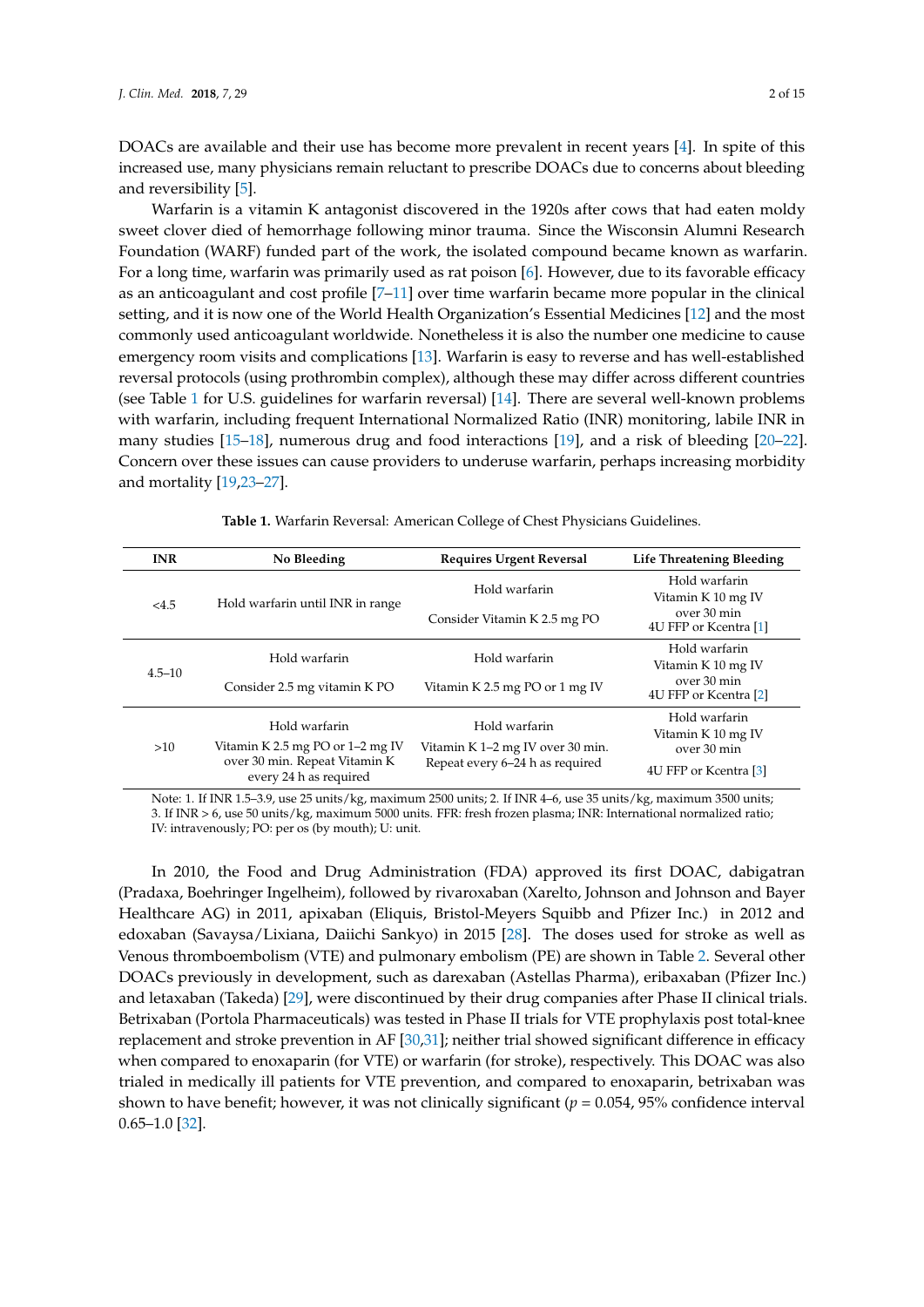| <b>DOAC</b> | Mechanism                 | <b>Typical Doses</b><br>(mg) | <b>Renal Elimination</b><br>(%) | Half-Life<br>(h) |
|-------------|---------------------------|------------------------------|---------------------------------|------------------|
| Dabigatran  | Direct thrombin inhibitor | 110, 150, 75                 | 80                              | $12 - 14$        |
| Apixaban    | Factor Xa inhibitor       | 2.5, 5                       | 25                              | $8 - 15$         |
| Rivaroxaban | Factor Xa inhibitor       | 10, 15, 20                   | 33                              | $9 - 13$         |
| Edoxaban    | Factor Xa inhibitor       | 30,60                        | 35                              | $8 - 10$         |

<span id="page-2-0"></span>**Table 2.** Summary of DOACs doses used in stroke/systemic embolism prophylaxis and DVT/PE treatment.

As of 2016, DOAC prescriptions exceeded those for warfarin in outpatient office visits for atrial fibrillation, with rivaroxaban being the most frequently prescribed DOAC (47.9%), followed by apixaban (26.5%), and dabigatran (25.5%) [\[33\]](#page-9-11). This equated to 4,210,000 prescriptions for DOACs in the US.

Routine coagulation assays, including prothrombin time (PT) and activated partial thromboplastin time (aPTT), cannot be used to reliably monitor therapeutic anticoagulation with DOACs [\[34–](#page-9-12)[36\]](#page-9-13). There are no FDA approved methods or reagents to monitor DOACs, but specific tests for these anticoagulants are available only in a few US laboratories.

Unlike the widely available interventions for reversing warfarin anticoagulation (e.g., vitamin K supplementation or prothrombin complex concentrates), there is currently only one FDA approved reversal agent for the DOAC class of anticoagulants. Traditional methods for reversing anticoagulation or managing bleeding patients in the setting of anticoagulation have not shown consistent results.

## **2. Direct Thrombin Inhibitors**

#### *2.1. Dabigatran*

#### 2.1.1. Clinical Application

Dabigatran is approved by the FDA for stroke prevention in non-valvular (NV) AF and for prophylaxis and treatment of VTE. This drug has been evaluated at doses of 110 and 150 mg and is currently approved at 150 mg twice daily for those with a creatinine clearance (CrCl) of >30 mg/dL and at 75 mg twice daily for those with a CrCl of 15–30 mg/dL [\[37\]](#page-9-14).

The Randomized Evaluation of Long-Term Anticoagulation Therapy (RE-LY) trial of dabigatran in non-valvular atrial fibrillation (NVAF) patients compared dabigatran to warfarin [\[15\]](#page-8-10). Dabigatran at a dose of 150 mg twice daily was associated with lower rates of both stroke (including intracranial hemorrhage) and systemic embolism [\[15,](#page-8-10)[38\]](#page-10-0). Although in both RE-LY [\[15\]](#page-8-10) and another study by Graham et al [\[38\]](#page-10-0) it was associated with higher rates of gastrointestinal (GI) hemorrhage in men >85 years and women >75 years of age, the 110 mg dose demonstrated similar efficacy with less bleeding than warfarin and no increase in (GI) bleeding vs warfarin. It was reported that among those who did experience hemorrhage on either dabigatran or warfarin, the dabigatran cohort experienced shorter ICU stays [\[38\]](#page-10-0). The Twice-daily Oral Direct Thrombin Inhibitor Dabigatran Etexilate in the Long-Term Prevention of Recurrent Symptomatic VTE (RE-SONATE) and Secondary Prevention of Venous Thrombo Embolism (VTE) (RE-MEDY) trials [\[39\]](#page-10-1) compared dabigatran versus warfarin treatment of long-term VTE treatment, finding that dabigatran was significantly associated with lower rates of VTE although it had more major and clinically relevant bleeds.

The RE-COVER trial [\[40\]](#page-10-2) compared dabigatran versus warfarin for rates of recurrent VTE in patients who had already experienced a VTE. It concluded that dabigatran was non-inferior for preventing recurrent VTE and that there was no difference in major bleeding. The study also found that dabigatran was associated with less major and clinically relevant non-major bleeds.

The RE-NOVATE [\[41\]](#page-10-3) trial examined the difference in VTE post-total hip replacement (THR) between dabigatran 220 mg and 150 mg and enoxaparin. It was found that dabigatran in both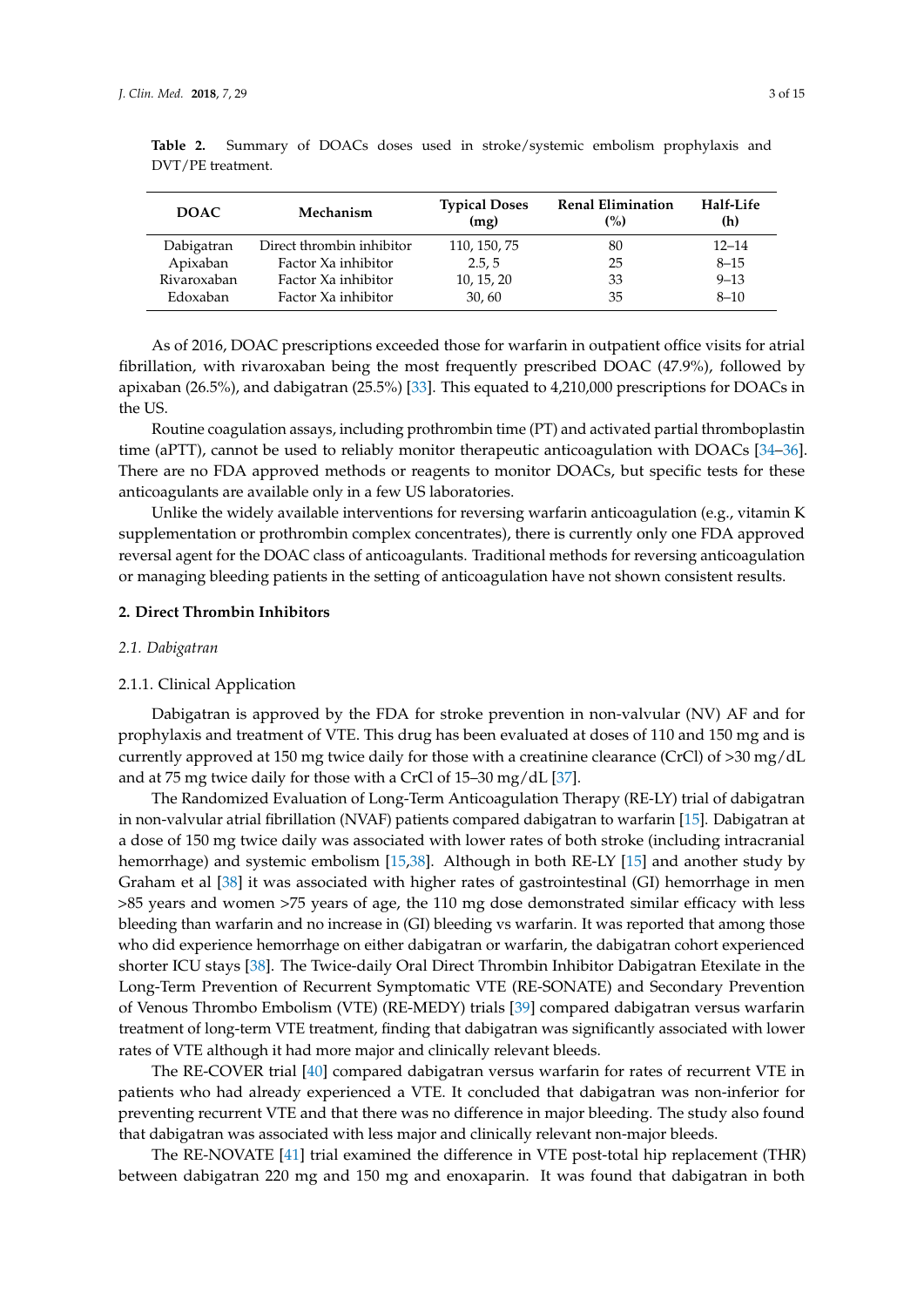doses was non-inferior to enoxaparin in regard to VTE prophylaxis and there was no difference in major bleeding.

Finally, the RE-MOBILIZE [\[42\]](#page-10-4) trial looked at dabigatran versus enoxaparin 30 mg BID for VTE prophylaxis after knee replacement, finding that dabigatran had inferior efficacy to enoxaparin and that both had similar bleeding rates.

Dabigatran is a powerful anticoagulant with similar risk of bleeding and increased risk of gastrointestinal bleeding as compared to warfarin, but it should be avoided in elderly patients with renal impairment and those with GI pathology.

## 2.1.2. Laboratory Monitoring of Dabigatran

Mass spectrometry is the gold standard for measuring DOAC concentrations, but these assays are not routinely available in most laboratories [\[43\]](#page-10-5). Dabigatran levels can also be measured using dilute thrombin time, aPTT and ecarin clotting time (ECT) [\[44–](#page-10-6)[48\]](#page-10-7). However, like mass spectrometry, few laboratories in the USA offer these tests. The standard, widely available thrombin time is too sensitive to measure dabigatran levels; however, a normal thrombin time does indicate that there is minimal to no dabigatran present in the blood sample [\[47](#page-10-8)[,49\]](#page-10-9).

## 2.1.3. Reversal of Dabigatran

Fresh frozen plasma (FFP), PCC, activated prothrombin complex concentrates (aPCC), and recombinant factor VIIa (rFVIIa) have been tested for reversing the effects of dabigatran [\[46,](#page-10-10)[50–](#page-10-11)[53\]](#page-10-12). FFP contains all the clotting factors and is traditionally dosed at 10–15 mL/Kg to reverse coagulopathy. Large volumes are often required to control bleeding, and because FFP is stored in a frozen state, there may be critical delays in emergencies [\[54\]](#page-10-13). PCC contains inactivated clotting factors II, IX, and X and a variable amount of factor VII (hence either three-factor or four-factor). Some PCC also contains the natural anticoagulant factors proteins C and protein S to help mitigate the risk of thrombosis and limit activation of factor concentrate. PCC is stored as lyophilized powder and is quickly reconstituted with diluent allowing for rapid availability in critical situations [\[55\]](#page-11-0). aPCC contains the activated rFVII and inactivated factors II, IX, and X. The activated complex is approved to prevent or control bleeding patients with congenital or acquired hemophilia who have factor VIII inhibitors [\[56\]](#page-11-1). rFVIIa activates the extrinsic pathway and therefore increases fibrin formation and decreases INR. It is used off-label for warfarin reversal, trauma and surgery-induced coagulopathy, cardiac surgery, and intracranial hemorrhage. Like many of the other agents, it increases the risk of thrombosis [\[57,](#page-11-2)[58\]](#page-11-3).

Many studies have investigated these various potential reversal options. Two animal studies [\[50](#page-10-11)[,51\]](#page-10-14) showed that PCC reversed dabigatran-induced hematoma expansion and bleeding in a dose-dependent manner, although another animal study found it ineffective for reversing aPTT, thrombin time, dilute thrombin time, or ECT [\[51\]](#page-10-14). The off-label use of PCC should be considered in first line of treatment. FFP was studied in murine models, where it decreased the size of induced intracranial hemorrhage in high but not low-dose dabigatran and had no effect on overall mortality [\[50\]](#page-10-11). FFP successfully decreased bleeding time in induced rat tail incision; however, thrombin time, aPTT, and ECT were not improved [\[50\]](#page-10-11).

In 2015, a specific reversal agent (antidote), idarucizumab (Praxbind, Boehringer Ingelheim Pharmaceuticals), a monoclonal antibody fragment that binds specifically to dabigatran, was introduced and approved by the FDA. Idarucizumab immediately and completely reverses the effects of dabigatran in a dose-dependent manner, as measured by dilute thrombin time and ecarin clotting time [\[59](#page-11-4)[–63\]](#page-11-5). The REVERSE-AD [\[62\]](#page-11-6) trial studied idarucizumab in emergency situations such as major bleeding and in those requiring emergent surgery and has shown effective and rapid reversal without any identified safety concerns. Full results in 2017 showed that 100% of patients with life threatening bleeding had reversal of diluted thrombin time and ecarin clotting time and 67.7% had cessation of bleeding within 24 hours; in those who needed reversal for urgent surgery, 93% had had cessation of bleeding within 24 hours. Mortality was 13.5% in life-threatening bleeding group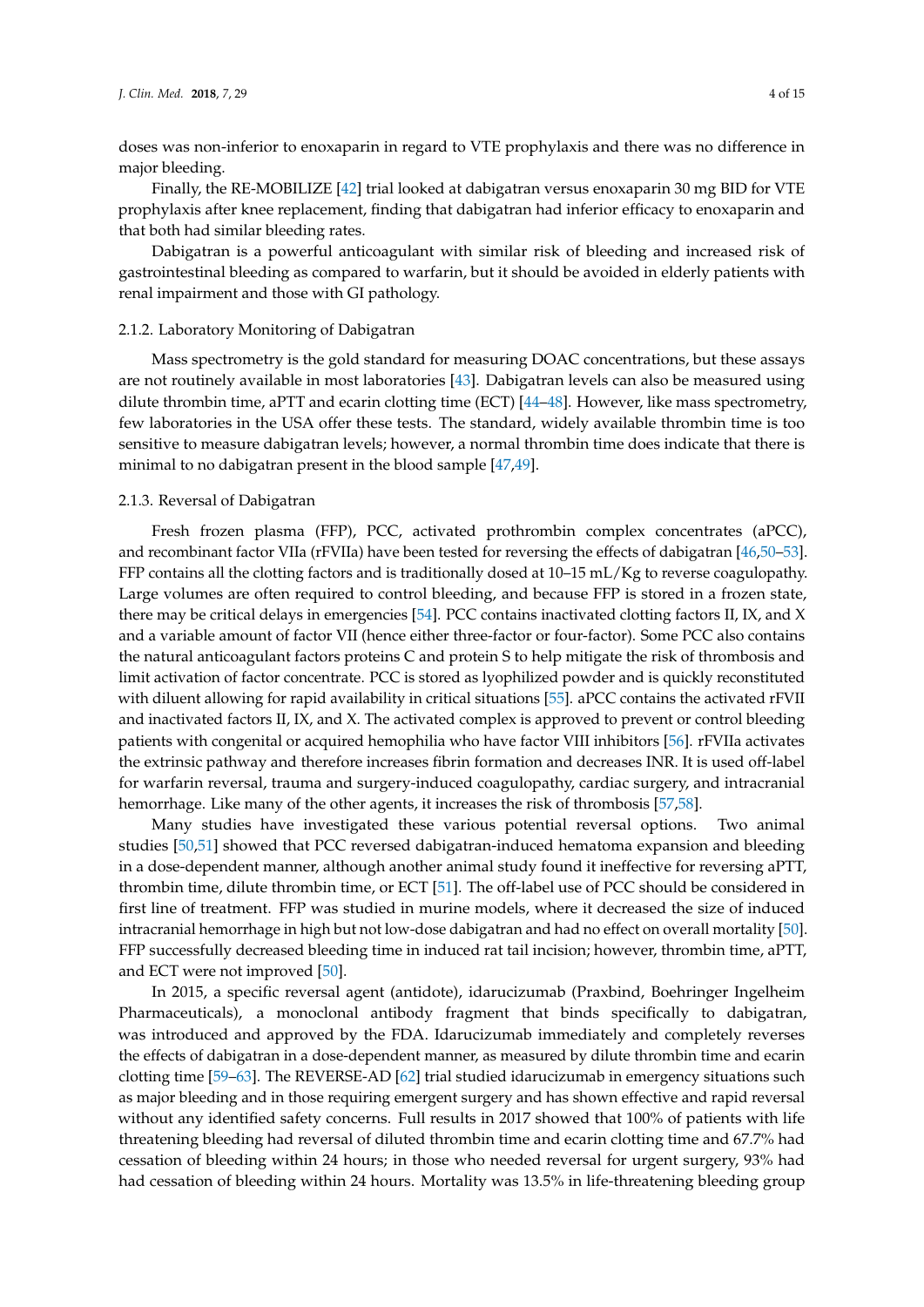and 12.6% in the urgent surgery group and thrombosis was 4.8%; there was no control group [\[63\]](#page-11-5). Hopefully, there will be more trials or retrospective data reviews to confirm safety in this target population. Adverse events to idarucizumab thus far have been rare and mild, such as injection site erythema or bruising, and the agent was found to be more efficacious than (PCC) in porcine and human models [\[64](#page-11-7)[–66\]](#page-11-8). Idarucizumab is currently approved by the FDA for use in those requiring surgery or procedures that cannot be delayed and in those with life-threatening or serious bleeding. Death and thromboembolic events have been reported at 30 days, however, could be related to comorbidities.

Another reversal agent currently in Phase II trials is PER977 or ciraparantag (aripazine, Perosphere), which binds directly to anticoagulants and inactivates them based on animal models. It was found to reverse dabigatran, along with unfractionated heparin, low molecular weight heparins, and factor Xa inhibitors [\[67](#page-11-9)[–71\]](#page-11-10). Studies of ciraparantag are ongoing; however, it appears to be safe and well-tolerated [\[72\]](#page-11-11).

## *2.2. Bivalirudin*

## 2.2.1. Clinical Application

Bivalirudin is a parenteral reversible thrombin inhibitor and has a very short half-life of 25 min. It can be used for anticoagulation in heparin-induced thrombocytopenia (HIT) [\[73,](#page-12-0)[74\]](#page-12-1) and can also be used in percutaneous coronary intervention (PCI) and percutaneous transluminal coronary angioplasty (PTCA) [\[74–](#page-12-1)[77\]](#page-12-2).

## 2.2.2. Laboratory Monitoring of Bivalirudin

Since it is partially eliminated by the kidneys, the dosing of bivalirudin must be adjusted for those with renal impairment. For those with no hepatic or renal impairment, it is typically dosed IV at 0.15 mg/kg/h to target aPTT values 1.5–2.5 times the baseline value [\[78\]](#page-12-3). It is not typically used for stroke/systemic embolism prophylaxis, or DVT/PE treatment/prophylaxis since it is not available orally [\[72\]](#page-11-11). Bivalirudin levels are often measured with ECT or PTT [\[79](#page-12-4)[,80\]](#page-12-5). Zucker et al. suggested that a modified activated clotting time (ACT) may be an option after noting that the ACT had a good correlation with bivalirudin levels used in cardiopulmonary bypass [\[80\]](#page-12-5).

#### 2.2.3. Reversal of Bivalirudin

Bivalirudin has no approved reversal agent. A study was conducted on the blood of eight patients who had been on Bivalirudin, ex-vivo, and found that rFVIIa significantly (*p* < 0.01) decreased aPTT compared to placebo and also similarly reversed anticoagulation as measured by thromboelastography (TEG) [\[81](#page-12-6)[,82\]](#page-12-7). Another study explored whether bivalirudin could be reversed by idarucizumab. However, idarucizumab is highly specific for dabigatran, and other drug classes like factor-Xa inhibitors did not demonstrate reversal as measured by anti-factor Xa activity, nor did agents like bivalirudin or argatroban [\[83\]](#page-12-8).

## *2.3. Argatroban*

#### 2.3.1. Clinical Application

Argatroban is a parenteral direct thrombin inhibitor that, like bivalirudin, is approved for use in heparin-induced thrombocytopenia. It has a half-life of 24 min and is given IV adjusted to a target aPTT of 1.5–3 times the baseline as long as that number is less than 100 seconds. Unfortunately, it can lead to falsely elevated INR, which complicates the transition to warfarin. Argatroban can also be used in percutaneous coronary intervention in patients who are at a high risk of HIT. Since this drug is hepatically metabolized, it is best used for HIT patients with renal impairment. It must be dose-adjusted for those with hepatic impairment (although fondaparinux or Bivalirudin would be preferred in this setting) [\[84\]](#page-12-9).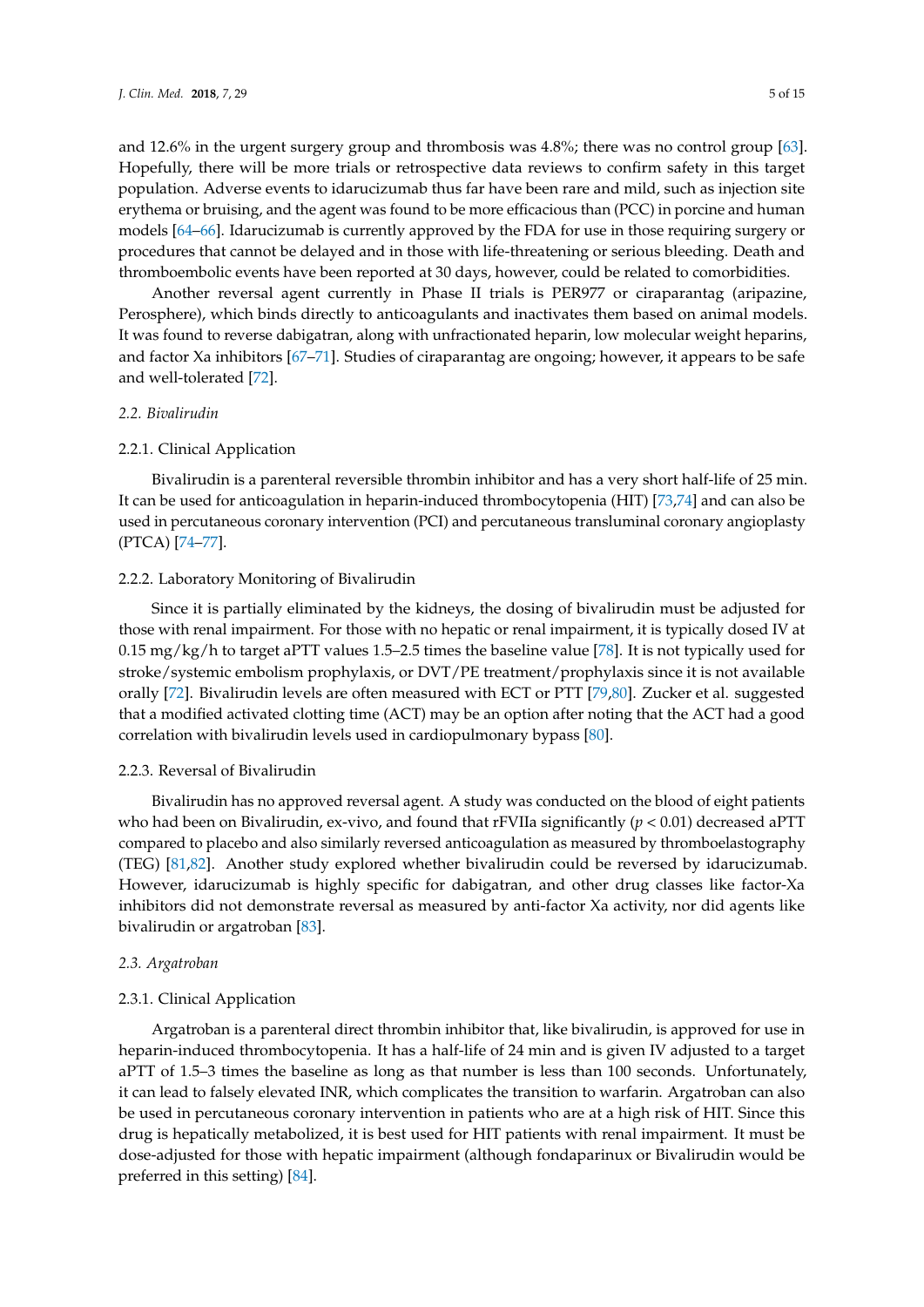## 2.3.2. Reversal of Argatroban

The anticoagulant effect of Argatroban is reversed with rFVIIa as measured by TEG [\[82\]](#page-12-7). It was not reversed by ciraparantag, a novel agent that is under evaluation as a reversal for factor Xa inhibitors and dabigatran [\[85\]](#page-12-10).

#### **3. Factor Xa Inhibitors**

Factor Xa inhibitors include rivaroxaban (Xarelto), apixaban (Eliquis), edoxaban (Savaysa), betrixaban (Bevyxxa).

## *3.1. Drug Overview*

#### 3.1.1. Rivaroxaban

Rivaroxaban is a factor Xa inhibitor that is dosed once daily from 10–20 mg depending on indication [\[86,](#page-12-11)[87\]](#page-12-12) (Table [2\)](#page-2-0). Trials regarding the use of rivaroxaban in atrial fibrillation have found it to be non-inferior to warfarin in preventing stroke or systemic embolism [\[88](#page-12-13)[–90\]](#page-13-0), even in patients with prior stroke or transient ischemic attack [\[91\]](#page-13-1). Bleeding risk was largely similar between warfarin and rivaroxaban; however, the ROCKET-AF [\[88\]](#page-12-13) study found that bleeding was less likely to be fatal with rivaroxaban and that there was less intracranial hemorrhage but more GI hemorrhage in patients taking rivaroxaban. The recommended dosing is 20 mg once daily for the prevention of stroke and systemic emboli and 15 mg daily in patients with CrCl 15–50 mL/min.

For the indication of VTE/PE (dosed at 15 mg twice daily for 3 weeks followed by 20 mg daily thereafter) rivaroxaban was non-inferior compared with enoxaparin and warfarin, in two studies [\[92,](#page-13-2)[93\]](#page-13-3). Patients on rivaroxaban had less bleeding than enoxaparin in the PE trial [\[16\]](#page-8-12). In studies comparing rivaroxaban and enoxaparin in prevention of VTE after orthopedic surgery, rivaroxaban was found to be non-inferior in three and superior in one, with no differences in bleeding [\[92–](#page-13-2)[95\]](#page-13-4). The rivaroxaban for thromboprophylaxis in acutely ill medical patients (MAGELLAN) trial the ten-day cohort, each group had a 2.7% odd of VTE, and rivaroxaban was non-inferior. In the longer 35-day cohort, rivaroxaban had less VTE (2.7 versus 5.7%), meeting the criteria for superiority. Rivaroxaban, found to be non-inferior to low molecular weight heparin, however, was associated with an increased risk of clinically relevant bleeding [\[96](#page-13-5)[,97\]](#page-13-6).

Rivaroxaban has also been evaluated for use in acute coronary syndrome (ACS) [\[98\]](#page-13-7). In ACS patients, rivaroxaban 2.5 mg reduced a composite endpoint of death from cardiovascular causes, MI, or stroke compared to placebo. It also reduced all-cause mortality and stent thrombosis compared to placebo. However, it was also found to significantly increase the rate of major bleeding unrelated to coronary artery bypass graft versus placebo, minor bleeding, and intracranial hemorrhage versus placebo [\[98\]](#page-13-7).

Rivaroxaban was recently trialed in patients with arterial disease versus antiplatelet agents. Rivaroxaban and aspirin combined showed a lower rate of cardiovascular death, myocardial infarction (MI), or stroke whereas rivaroxaban alone versus aspirin showed no difference in endpoint but reduced rates of amputation. There was more bleeding in the group with rivaroxaban plus aspirin and rivaroxaban alone versus aspirin [\[99\]](#page-13-8).

Rivaroxaban has interactions with several different medications, some of which are considerable. For example, many cytochrome P450 inducers and inhibitors can influence its anticoagulant effect [\[100\]](#page-13-9).

#### 3.1.2. Apixaban

Apixaban is a factor Xa inhibitor that is dosed at 2.5 mg twice daily for VTE prophylaxis and 5 mg daily for stroke prophylaxis in NVAF. The dosing is halved if patients are on inhibitors of P450 3A4 such as ketoconazole, itraconazole, ritonavir, or clarithromycin. It is also halved if two or more of the following apply: age greater than 80 years, weight less than or equal to 60 kg, and creatinine greater than or equal to 1.5 mg/dL [\[101\]](#page-13-10). Other dosing alterations include those made for persons who cannot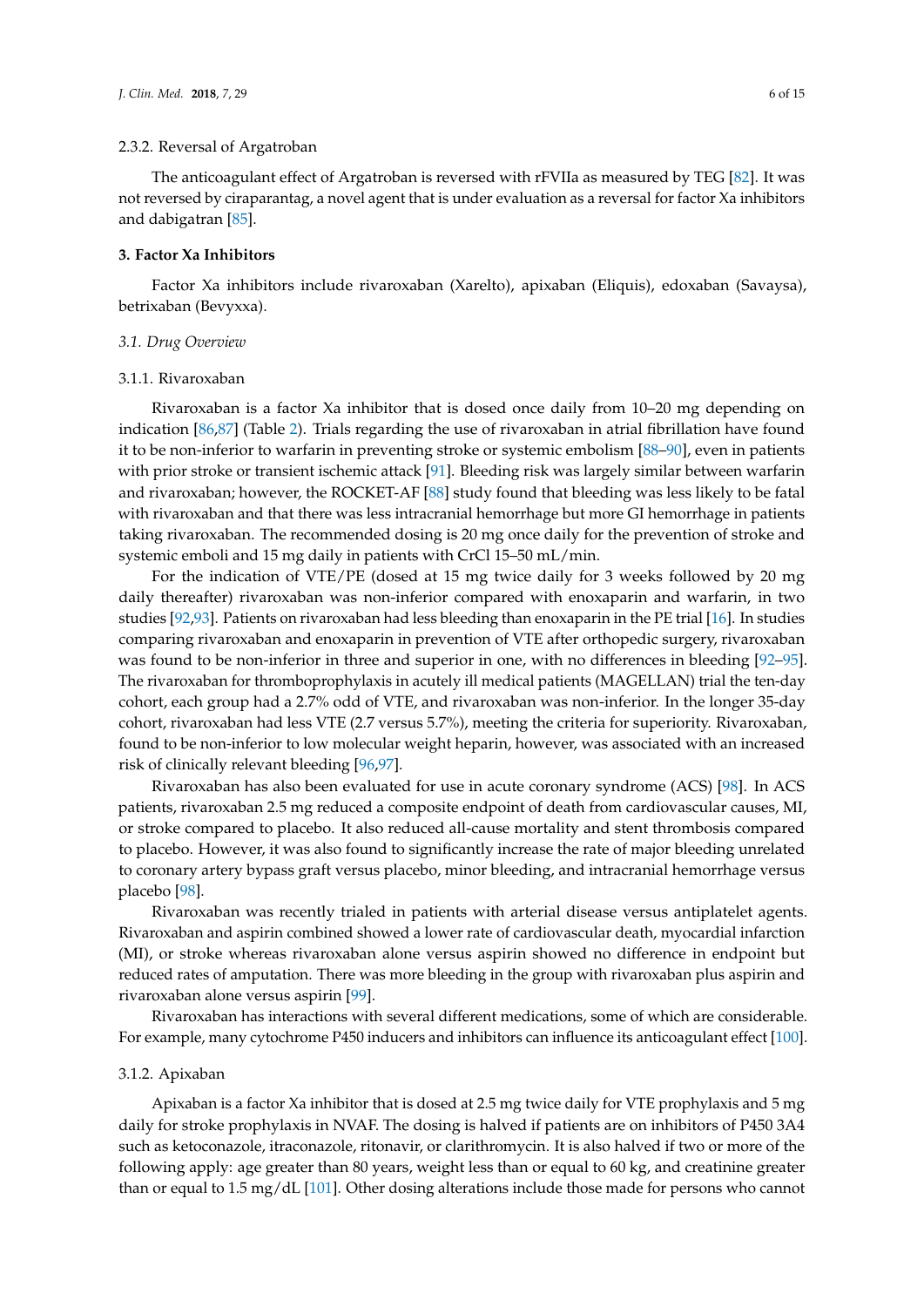take pills or for pediatric patients [\[34\]](#page-9-12). One study indicates there is similar bioavailability between crushed and oral apixaban [\[102\]](#page-13-11). Another study is investigating apixaban in the pediatric population at risk for thrombosis [\[103\]](#page-13-12).

Numerous clinical trials have been performed to evaluate the efficacy of apixaban. For example, in atrial fibrillation patients, apixaban was found to be superior in stroke and systemic embolism prevention when compared to aspirin or warfarin. Bleeding rates were also in favor of apixaban [\[104](#page-13-13)[,105\]](#page-13-14). In regard to treatment for VTE, apixaban was shown to be non-inferior to enoxaparin [\[106](#page-13-15)[,107\]](#page-14-0). For VTE prophylaxis post-orthopedic surgery, apixaban was superior to enoxaparin in two studies [\[108,](#page-14-1)[109\]](#page-14-2) but did not meet criteria for non-inferiority in another [\[110\]](#page-14-3). Two of these studies showed less bleeding with apixaban and the other showed increased bleeding with apixaban as compared to enoxaparin. In a trial of VTE prophylaxis in the medically ill, apixaban did not meet the criteria for superiority versus enoxaparin and had more bleeding [\[17\]](#page-8-13).

## 3.1.3. Edoxaban

Edoxaban is a once-daily pill that comes in doses of 30 and 60 mg that was approved by the FDA in January 2015 for use in stroke prevention in atrial fibrillation and for prophylaxis and treatment of VTE. It is prescribed at 60 mg doses to prevent stroke or systemic embolism and for PE/DVT treatment, or at 30 mg doses for DVT treatment if the patient weighs <60 kg. ENGAGE-TIMI AF 48, the main trial in atrial fibrillation, showed that edoxaban was superior to warfarin for prevention of stroke and had lower rates of major bleeding, death, and hemorrhagic stroke, although it had higher rates of GI bleeds in the 60 mg group and lower rates of bleeding in the 30 mg dose group [\[111\]](#page-14-4). In a Phase II trial there was increased bleeding with higher doses of edoxaban as compared to warfarin [\[112\]](#page-14-5). For use in treating VTE, edoxaban was non-inferior to warfarin for VTE recurrence prevention and superior in regard to clinically relevant bleeding [\[113\]](#page-14-6).

## *3.2. Laboratory Monitoring of Direct Factor Xa Inhibitors*

There are no commercial, FDA-approved assays for direct factor Xa inhibitor measurements in the United States. Modified chromogenic anti-Xa assays that have been calibrated with the specific drug (rivaroxaban, apixaban or edoxaban) are not widely available. A normal PT levels indicate complete clearance of the Xa inhibitor. Both TEG and thrombin generation assay (TG) are increased in the presence of a Xa inhibitor. Anti-Xa assays calibrated with unfractionated heparin (UFH) and/or low molecular weight heparin (LMWH) cannot be used to measured direct factor Xa inhibitor concentrations for several reasons, including that the cut off levels (30, 50, and 100 ng/mL) have not been clinically validated. Additionally, different units of measure (IU/mL vs. ng/mL) and therapeutic ranges for the direct factor Xa inhibitors that far exceed the calibration range of the UFH/LMWH anti-Xa assay [\[114,](#page-14-7)[115\]](#page-14-8).

## *3.3. Reversal of Direct Factor Xa Inhibitors*

There are no approved reversal agents for factor Xa inhibitors, but several potential candidates have been assessed. The short half life of the DOACs compared to warfarin enable faster clearance of the drug in patients with normal renal function. An in vitro study evaluated PCC, activated PCC, and rFVII for rivaroxaban-induced changes in prothrombin time (PT), TG and in thromboelastometry clotting time (CT) in whole blood in healthy subjects [\[116\]](#page-14-9). All three were only 50% effective in reversing PT, TG, and CT. Another study indicated that PCC was not effective in reversing changes to aPTT, PT ratio, or PT levels [\[116\]](#page-14-9). Levi et al. compared three versus four-factor PCC effects on rivaroxaban-induced changes in PT and TG. It was found that four-factor worked better for reversing PT and three-factor worked better for thrombin generation. It was not clear whether this was simply due to differences in pro-coagulants among the patients or whether this was a legitimate finding [\[117\]](#page-14-10). However, an in vivo study of 12 healthy male subjects showed that rivaroxaban but not dabigatran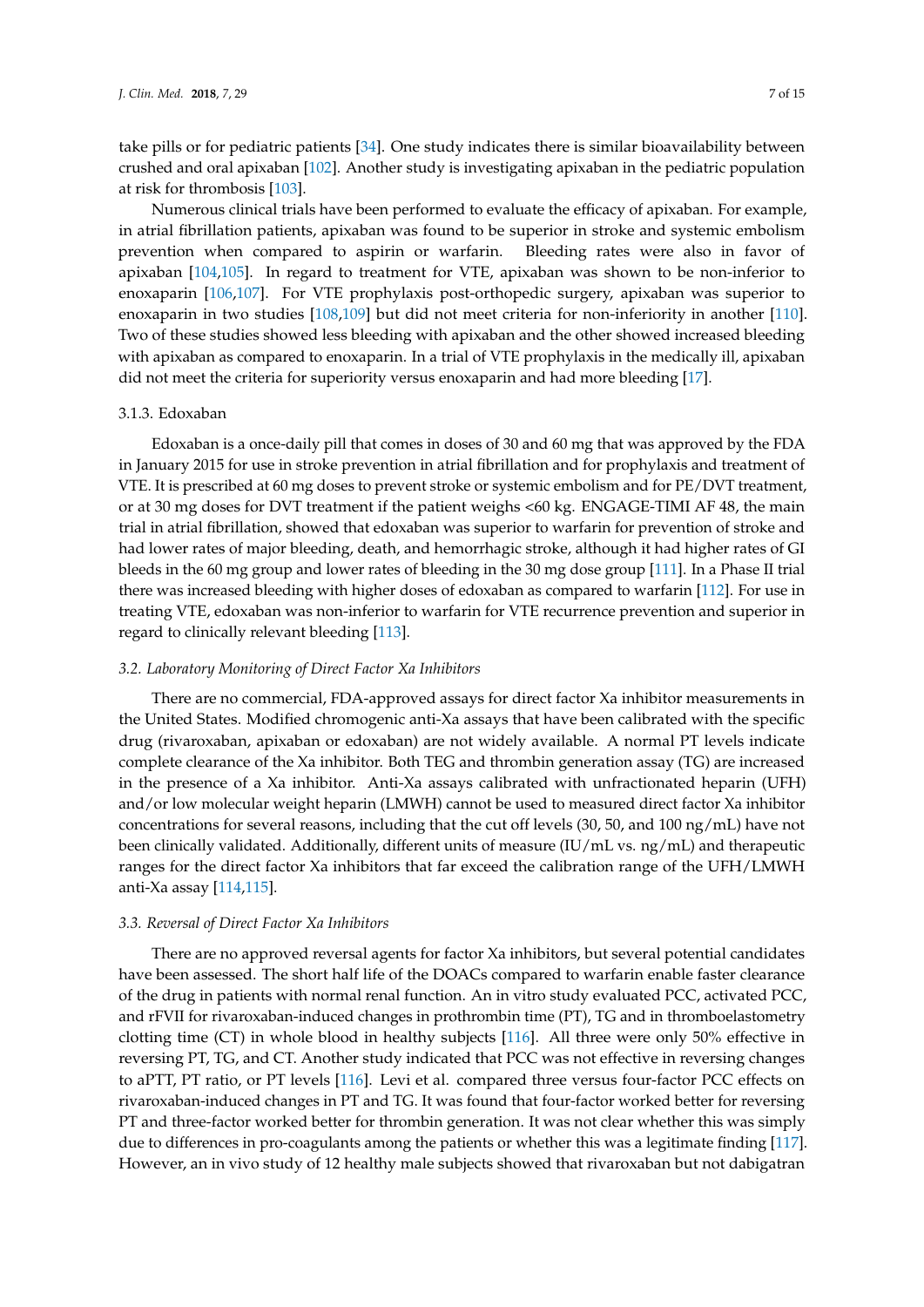can be completely and immediately reversed by PCC [\[118\]](#page-14-11). More studies need to be performed with larger sample sizes that also include women.

A more recent trial looked at reversal of apixaban and rivaroxaban in emergency bleeding events with PCC and found that 70.2% of patients had reversal while 30.9% did not; 32% died within 30 days, and overall the patients had low VTE rate [\[119\]](#page-14-12).

Andexanet alfa, a Factor Xa reversal agent, is undergoing evaluation with promising initial studies. Andexanet alfa is an investigational drug to reverse factor Xa inhibitors such as rivaroxaban, apixaban, edoxaban, and the investigational drug betrixaban. It acts as a factor Xa decoy protein that affects both direct and indirect Xa inhibitors. The ANNEXA-R trial [\[120\]](#page-14-13) specifically investigated the reversal of rivaroxaban in healthy volunteers and showed that there was a 92% reduction of anti-factor Xa activity compared to baseline, which was highly significant compared to placebo. There were no serious or severe adverse events reported, including no thrombosis. Thrombin generation returned to pre-rivaroxaban levels. In the ANNEXA-A trial [\[120\]](#page-14-13), andexanet was found to be an effective reversal agent for apixaban. There were no major adverse effects reported, including no evidence of increased thrombosis. Thrombin generation was restored to pre-apixaban levels within 2–5 min with administration of andexanet.

Currently, the ANNEXA-4 trial (on-going) is in Phase 3B/4 and is examining the efficacy of Andexanet in reversing the anticoagulation effect of rivaroxaban, apixaban, and edoxaban. Portola Pharmaceuticals, the ANNEXA-4 sponsor, has released the first set of results on reversal of rivaroxaban and apixaban-induced anti-factor Xa activity and acute major bleeding. After administration of andexanet, anti-factor Xa levels decreased by a mean of 89% in those on rivaroxaban and 93% for those on apixaban. After 12 h, 79% in both groups were deemed to have good or excellent clinical hemostasis. In the next 30 days, 18% had thrombotic events. The trial's subjects were older and more ill than those who do not require reversal of anticoagulants and thus more prone to thrombosis (including stroke, myocardial infarction, and DVT) and heart failure [\[121\]](#page-14-14).

Andexanet is considered to be a FDA-designated breakthrough therapy, and a Biologics License Application was submitted to the FDA in February 2016, in August, the FDA asked for more information on manufacturing and clinical data. Portola Pharmaceuticals is addressing these requests and a decision on approval is expected in February 2018.

Another therapy previously mentioned, PER77 or ciraparantag, was examined in Phase II clinical trials in attempts to reverse multiple anticoagulants and was found to reverse unfractionated heparin, enoxaparin, and DOACs including edoxaban and dabigatran [\[122\]](#page-14-15) (Table [3\)](#page-7-0).

<span id="page-7-0"></span>

|                           | FDA Approved-Specific<br><b>Reversal Agent</b>                                                                        | <b>Other Reversal Agents</b> |                           |                                        |                                          |
|---------------------------|-----------------------------------------------------------------------------------------------------------------------|------------------------------|---------------------------|----------------------------------------|------------------------------------------|
| Anticoagulant             |                                                                                                                       | rFVIIa                       | 4 Factor PCC<br>(Kcentra) | Andexanet<br>(Pending FDA<br>Approval) | Ciraparantag<br>(Not Tested in<br>Human) |
| Unfractionated<br>Heparin | Protamine.<br>$1 \,\mathrm{mg}/100$ units heparin                                                                     | Unknown                      |                           | Yes                                    | Yes                                      |
| <b>LMWH</b>               | Protamine.<br>$1 \,\mathrm{mg/L}$ mg enoxaparin or<br>$1 \,\mathrm{mg}/100$ units anti-Xa<br>(dalteparin, tinzeparin) | <b>Unknown</b>               |                           | Yes                                    | Yes                                      |
| Dabigatran                | Idarucizumab 5g dose<br>(dose can be repeated)                                                                        | No.                          | Some studies              | No.                                    | Yes                                      |
| Xa inhibitors             | None                                                                                                                  | Partial                      | Likely                    | Yes                                    | Yes                                      |

**Table 3.** Reversal Guide.

# **4. Conclusions**

In summary, the DOACs are a promising group of drugs that have been shown to be non-inferior to warfarin and generally have fewer bleeding risks and less fatal bleeding. However, there are no widely available laboratory assays to measure drug levels in patients, and there are concerns amongst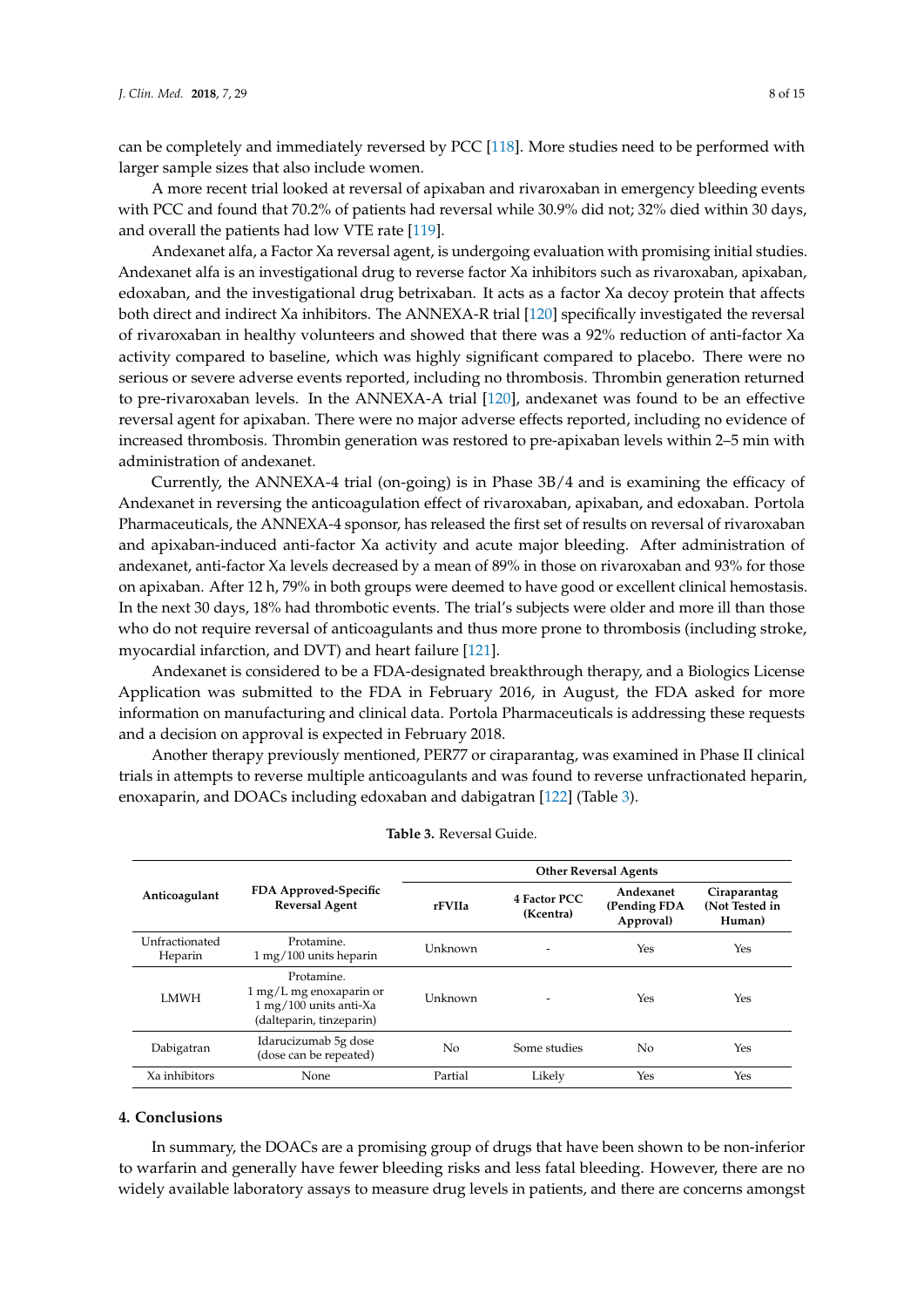physicians about reversing these agents in the event of bleeding or in a patient requiring emergency surgery. Indeed, there are no current guidelines about emergency reversal of these agents, but reversal agents are being developed. Idarucizumab was recently approved by the FDA, andexanet is in the final stages of FDA approval, and ciraparantag is currently in clinical trials.

**Author Contributions:** F.S. conceived the idea for the paper. All of the authors wrote the paper.

**Conflicts of Interest:** The authors declare no conflict of interest.

## **References**

- <span id="page-8-0"></span>1. Lefaivre, K.A.; Maxadam, S.A.; Davidson, D.J.; Gandhi, R.; Chan, H.; Broekhuyse, H.M. Length of stay, mortality, morbidity, and delay to surgery in hip fractures. *J. Bone Joint Surg. Br.* **2009**, *91*, 922–927. [\[CrossRef\]](http://dx.doi.org/10.1302/0301-620X.91B7.22446) [\[PubMed\]](http://www.ncbi.nlm.nih.gov/pubmed/19567858)
- <span id="page-8-11"></span>2. Leung, F.; Lau, T.W.; Kwan, K.; Chow, S.P.; Kung, A.W.C. Does the timing of surgery matter in fragility hip fractures? *Osteoporos. Int.* **2010**, *21*, 529–534. [\[CrossRef\]](http://dx.doi.org/10.1007/s00198-010-1391-2) [\[PubMed\]](http://www.ncbi.nlm.nih.gov/pubmed/21057992)
- <span id="page-8-1"></span>3. Novack, V.; Jotkowitz, A.; Etzion, O.; Porath, A. Does delay in surgery after hip fracture lead to worse outcomes? A multicenter survey. *Int. J. Qual. Health Care* **2007**, *19*, 170–176. [\[CrossRef\]](http://dx.doi.org/10.1093/intqhc/mzm003) [\[PubMed\]](http://www.ncbi.nlm.nih.gov/pubmed/17309897)
- <span id="page-8-2"></span>4. Kirley, K.; Qato, D.M.; Kornfield, R.; Stafford, R.S.; Alexander, G.C. National trends in oral anticoagulant use in the United States, 2007–2011. *Circ. Cardiovasc. Qual. Outcomes* **2012**, *5*, 615–621. [\[CrossRef\]](http://dx.doi.org/10.1161/CIRCOUTCOMES.112.967299) [\[PubMed\]](http://www.ncbi.nlm.nih.gov/pubmed/22949490)
- <span id="page-8-3"></span>5. Scott, B.E.; Curtain, C.M.; Chalmers, L.; Bereznicki, L.R.E. Clinicians' attitudes and perceptions regarding stroke prevention in atrial fibrillation. *Res. Soc. Adm. Pharm.* **2016**, *12*, e22. [\[CrossRef\]](http://dx.doi.org/10.1016/j.sapharm.2016.05.057)
- <span id="page-8-4"></span>6. Wardrop, D.; Keeling, D. The story of the discovery of heparin and warfarin. *Br. J. Haematol.* **2008**, *141*, 757–763. [\[CrossRef\]](http://dx.doi.org/10.1111/j.1365-2141.2008.07119.x) [\[PubMed\]](http://www.ncbi.nlm.nih.gov/pubmed/18355382)
- <span id="page-8-5"></span>7. Kitchens, J.M. Stroke prevention by aspirin or warfarin for atrial fibrillation. *Circulation* **1991**, *115*, 527–539.
- 8. Mant, J.; Hobbs, F.D.R.; Fletcher, K.; Roalfe, A.; Fitzmaurice, D.; Lip, G.Y.H.; Murray, E. Warfarin versus aspirin for stroke prevention in an elderly community population with atrial fibrillation (the Birmingham Atrial Fibrillation Treatment of the Aged Study, BAFTA): A randomised controlled trial. *Lancet* **2007**, *370*, 493–503. [\[CrossRef\]](http://dx.doi.org/10.1016/S0140-6736(07)61233-1)
- 9. Gage, B.F.; Cardinalli, A.B.; Owens, D.K. The effect of stroke and stroke prophylaxis with aspirin or warfarin on quality of life. *Arch. Intern. Med.* **1996**, *156*, 1829–1836. [\[CrossRef\]](http://dx.doi.org/10.1001/archinte.1996.00440150083009) [\[PubMed\]](http://www.ncbi.nlm.nih.gov/pubmed/8790077)
- 10. Petersen, P.; Godtfredsen, J.; Boysen, G.; Andersen, E.D.; Andersen, B. Placebo-controlled, randomised trial of warfarin and aspirin for prevention of thromboembolic complications in chronic atrial fibrillation: The Copenhagen AFASAK study. *Lancet* **1989**, *333*, 175–179. [\[CrossRef\]](http://dx.doi.org/10.1016/S0140-6736(89)91200-2)
- <span id="page-8-6"></span>11. Gage, B.F.; Cardinalli, A.B.; Albers, G.W.; Owens, D.K. Cost-effectiveness of warfarin and aspirin for prophylaxis of stroke in patients with nonvalvular atrial fibrillation. *JAMA* **1995**, *274*, 1839–1845. [\[CrossRef\]](http://dx.doi.org/10.1001/jama.1995.03530230025025) [\[PubMed\]](http://www.ncbi.nlm.nih.gov/pubmed/7500532)
- <span id="page-8-7"></span>12. 19th WHO Model List of Essential Medicines. World Health Organization, 2015. Available online: [http://www.](http://www.who.int/medicines/publications/essentialmedicines/EML2015_8-May-15.pdf) [who.int/medicines/publications/essentialmedicines/EML2015\\_8-May-15.pdf](http://www.who.int/medicines/publications/essentialmedicines/EML2015_8-May-15.pdf) (accessed on 10 July 2015).
- <span id="page-8-8"></span>13. Pirmohamed, M. Warfarin: Almost sixty years old and still causing problems. *Br. J. Pharmacol.* **2006**, *62*, 509–511. [\[CrossRef\]](http://dx.doi.org/10.1111/j.1365-2125.2006.02806.x) [\[PubMed\]](http://www.ncbi.nlm.nih.gov/pubmed/17061959)
- <span id="page-8-9"></span>14. Guyatt, G.H.; Akl, E.A.; Crowther, M.; Gutterman, D.D.; Schuunemann, H.J. Executive summary: Antithrombotic therapy and prevention of thrombosis: American College of Chest Physicians evidence-based clinical practice guidelines. *Chest* **2012**, *141* (Suppl. 2), 7S–47S. [\[CrossRef\]](http://dx.doi.org/10.1378/chest.1412S3) [\[PubMed\]](http://www.ncbi.nlm.nih.gov/pubmed/22315257)
- <span id="page-8-10"></span>15. Connolly, S.J.; Ezekowitz, M.D.; Yusuf, S.; Eikelboom, J.; Oldgren, J.; Panekh, A.; Pogue, J.; Reilly, P.A.; Themeles, E.; Varrone, J.; et al. Dabigatran versus warfarin in patients with atrial fibrillation. *N. Engl. J. Med.* **2009**, *361*, 2671–2675. [\[CrossRef\]](http://dx.doi.org/10.1056/NEJMoa0905561) [\[PubMed\]](http://www.ncbi.nlm.nih.gov/pubmed/19717844)
- <span id="page-8-12"></span>16. Einstein-PE Investigators. Oral rivaroxaban for the treatment of symptomatic pulmonary embolism. *N. Engl. J. Med.* **2012**, *366*, 1287–1297.
- <span id="page-8-13"></span>17. Giugliano, R.P.; Ruff, C.T.; Braunwald, E.; Murphy, S.A.; Wiviott, S.D.; Halperin, J.L.; Walso, A.L.; Ezekowitz, M.D.; Weitz, J.I.; Špinar, J.; et al. Edoxaban versus warfarin in patients with atrial fibrillation. *N. Engl. J. Med.* **2013**, *369*, 2093–2104. [\[CrossRef\]](http://dx.doi.org/10.1056/NEJMoa1310907) [\[PubMed\]](http://www.ncbi.nlm.nih.gov/pubmed/24251359)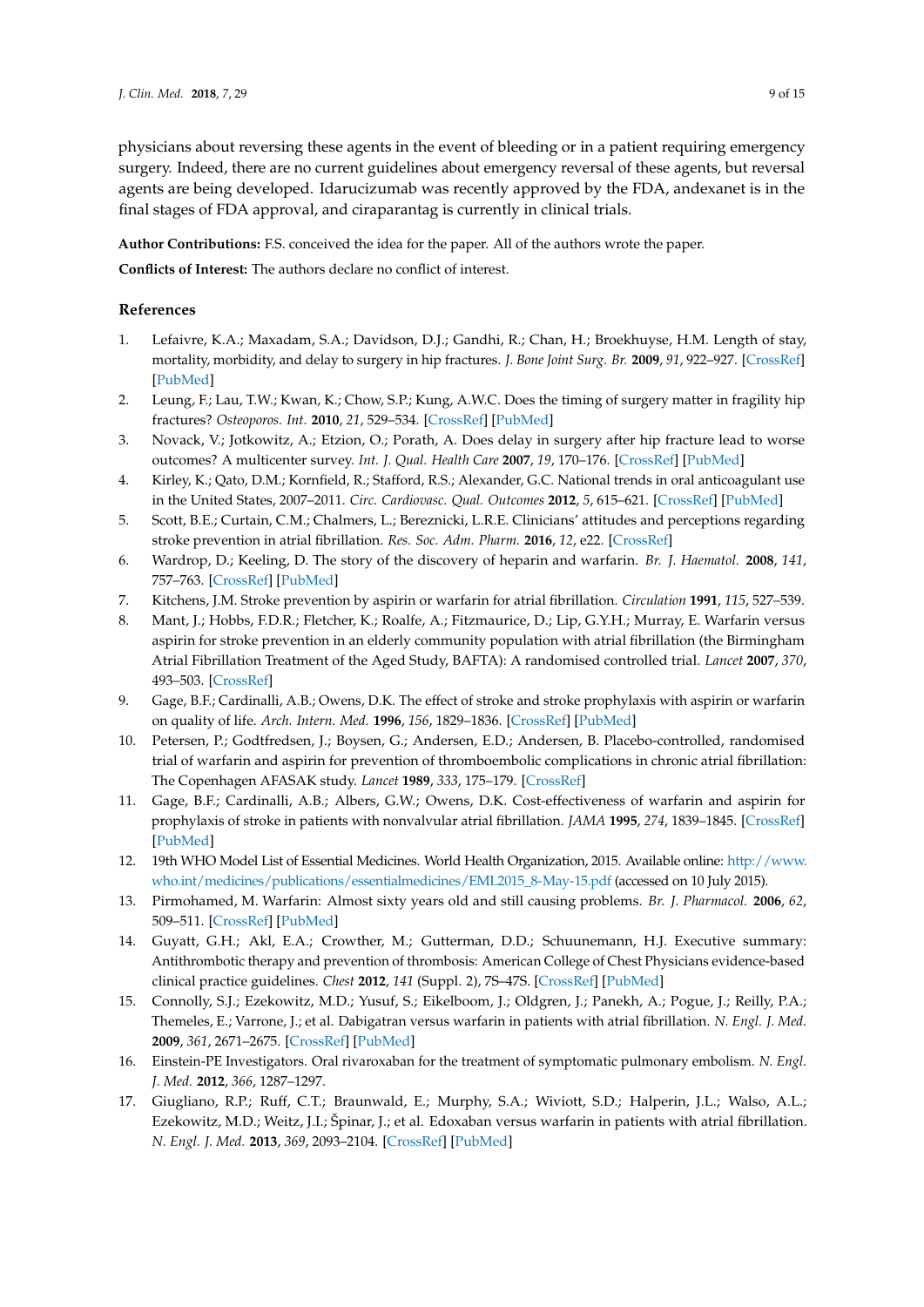- <span id="page-9-0"></span>18. Go, A.S.; Hylek, E.M.; Borowsky, L.H.; Phillips, K.A.; Selby, J.V.; Singer, D.E. Warfarin use among ambulatory patients with nonvalvular atrial fibrillation: The Anticoagulation and Risk Factors in Atrial Fibrillation (ATRIA) study. *Ann. Intern. Med.* **1999**, *131*, 927–934. [\[CrossRef\]](http://dx.doi.org/10.7326/0003-4819-131-12-199912210-00004) [\[PubMed\]](http://www.ncbi.nlm.nih.gov/pubmed/10610643)
- <span id="page-9-1"></span>19. Wells, P.S.; Holbrook, A.M.; Crowther, N.R.; Hirsh, J. Interactions of warfarin with drugs and food. *Ann. Intern. Med.* **1994**, *121*, 676–683. [\[CrossRef\]](http://dx.doi.org/10.7326/0003-4819-121-9-199411010-00009) [\[PubMed\]](http://www.ncbi.nlm.nih.gov/pubmed/7944078)
- <span id="page-9-2"></span>20. Hylek, E.M.; Evans-Molina, C.; Shea, C.; Henault, L.E.; Regan, S. Major hemorrhage and tolerability of warfarin in first year of therapy in elderly pts with atrial fibrillation. *Circulation* **2007**, *115*, 2689–2696. [\[CrossRef\]](http://dx.doi.org/10.1161/CIRCULATIONAHA.106.653048) [\[PubMed\]](http://www.ncbi.nlm.nih.gov/pubmed/17515465)
- 21. Gage, B.F.; Birman-Deych, E.; Kerzner, R.; Radford, M.J.; Nilasena, D.S.; Rich, M.W. Incidence of intracranial hemorrhage in patients with atrial fibrillation who are prone to fall. *Am. J. Med.* **2005**, *118*, 612–617. [\[CrossRef\]](http://dx.doi.org/10.1016/j.amjmed.2005.02.022) [\[PubMed\]](http://www.ncbi.nlm.nih.gov/pubmed/15922692)
- <span id="page-9-3"></span>22. Hanley, J.P. Warfarin reversal. *J. Clin. Pathol.* **2004**, *57*, 1132–1139. [\[CrossRef\]](http://dx.doi.org/10.1136/jcp.2003.008904) [\[PubMed\]](http://www.ncbi.nlm.nih.gov/pubmed/15509671)
- <span id="page-9-4"></span>23. Pirmohamed, M.; Jaems, S.; Meakin, S.; Green, C.; Scott, A.K.; Walley, T.J.; Farrar, K.; Park, B.K.; Breckenridge, A.M. Adverse drug reactions as a cause of admission to hospital: A prospective analysis of 18,820 patients. *BMJ* **2004**, *329*, 15–19. [\[CrossRef\]](http://dx.doi.org/10.1136/bmj.329.7456.15) [\[PubMed\]](http://www.ncbi.nlm.nih.gov/pubmed/15231615)
- 24. Weisbord, S.D.; Whittle, J.; Brooks, R.C. Is warfarin really underused in patients with atrial fibrillation? *J. Gen. Intern. Med.* **2001**, *16*, 743–749. [\[CrossRef\]](http://dx.doi.org/10.1111/j.1525-1497.2001.10432.x) [\[PubMed\]](http://www.ncbi.nlm.nih.gov/pubmed/11722687)
- 25. Man-Son-Hing, M.; Nichol, G.; Lau, A.; Laupacis, A. Choosing antithrombotic therapy for elderly patients with atrial fibrillation who are at risk for falls. *Arch. Intern. Med.* **1999**, *159*, 677–685. [\[CrossRef\]](http://dx.doi.org/10.1001/archinte.159.7.677) [\[PubMed\]](http://www.ncbi.nlm.nih.gov/pubmed/10218746)
- 26. Waldo, A.L.; Becker, R.C.; Tapson, V.F.; Colgan, K.J. Hospitalized patients with atrial fibrillation and a high risk of stroke are not being provided with adequate anticoagulation. *J. Am. Coll. Cardiol.* **2009**, *46*, 1729–1736. [\[CrossRef\]](http://dx.doi.org/10.1016/j.jacc.2005.06.077) [\[PubMed\]](http://www.ncbi.nlm.nih.gov/pubmed/16256877)
- <span id="page-9-5"></span>27. Monette, J.; Gurwitz, J.H.; Rochon, P.A.; Avorn, J. Physician attitudes concerning warfarin for stroke prevention in atrial fibrillation: Results of a survey of long term care practitioners. *J. Am. Geriatr. Soc.* **1997**, *45*, 1060–1065. [\[CrossRef\]](http://dx.doi.org/10.1111/j.1532-5415.1997.tb05967.x) [\[PubMed\]](http://www.ncbi.nlm.nih.gov/pubmed/9288012)
- <span id="page-9-6"></span>28. Drugs@FDA: FDA Approved Drug Products. Drugs@FDA: FDA Approved Drug Products US Department of Health and Human Service. Available online: <https://www.accessdata.fda.gov/scripts/cder/daf/N.p.> (accessed on 10 October 2016).
- <span id="page-9-7"></span>29. Ahrens, I.; Peter, K.; Lip, G.Y.; Bode, C. Development and clinical applications of novel oral anticoagulants: Part II. Drugs under clinical investigation. *Discov. Med.* **2012**, *13*, 445–450. [\[PubMed\]](http://www.ncbi.nlm.nih.gov/pubmed/22742650)
- <span id="page-9-8"></span>30. Turpie, A.G.G.; Bauer, K.A.; Davidson, B.L.; Fisher, W.D.; Gent, M.; Huo, M.H.; Sinha, U.; Gretler, D.D. A randomized evaluation of betrixaban, an oral factor Xa inhibitor, for prevention of thromboembolic events after total knee replacement. *J. Thromb. Haemost.* **2009**, *101*, 68–76. [\[CrossRef\]](http://dx.doi.org/10.1160/TH08-07-0460)
- <span id="page-9-9"></span>31. Connolly, S.J.; Eikelboom, J.; Hohnloser, S.H.; Gretler, D.D.; Sinha, U.; Ezekowitz, M.D. Betrixaban compared with warfarin in patients with atrial fibrillation: Results of a phase 2, ramdomized, dose-ranging study (Explore-Xa). *Eur. Heart J.* **2013**, *34*, 1498–1505. [\[CrossRef\]](http://dx.doi.org/10.1093/eurheartj/eht039) [\[PubMed\]](http://www.ncbi.nlm.nih.gov/pubmed/23487517)
- <span id="page-9-10"></span>32. Cohen, A.T.; Harrington, R.A.; Goldhaber, S.Z.; Hull, R.D.; Wiens, B.L.; Gold, A.; Hernandez, A.; Gibson, C.M. Extended thromboprophylaxis with betrixaban in acutely ill medical patients. *N. Engl. J. Med.* **2016**, *375*, 534–544. [\[CrossRef\]](http://dx.doi.org/10.1056/NEJMoa1601747) [\[PubMed\]](http://www.ncbi.nlm.nih.gov/pubmed/27232649)
- <span id="page-9-11"></span>33. Barnes, G.D.; Lucas, E.; Alexander, G.C.; Goldberger, Z.D. National trends in ambulatory oral anticoagulant use. *Am. J. Med.* **2015**, *128*, 1300–1305. [\[CrossRef\]](http://dx.doi.org/10.1016/j.amjmed.2015.05.044) [\[PubMed\]](http://www.ncbi.nlm.nih.gov/pubmed/26144101)
- <span id="page-9-12"></span>34. Baglin, T.; Hillarp, A.; Tripodi, A.; Elalamy, I.; Buller, H.; Ageno, W. Measuring oral direct inhibitors of thrombin and factor Xa: A recommendation from the Subcommittee on Control of Anticoagulation of the Scientific and Standardization Committee of the International Society on Thrombosis and Haemostasis. *J. Thromb. Haemost.* **2013**, *11*, 756–760. [\[CrossRef\]](http://dx.doi.org/10.1111/jth.12149) [\[PubMed\]](http://www.ncbi.nlm.nih.gov/pubmed/23347120)
- 35. Francart, S.J.; Hawes, E.M.; Deal, A.M.; Adcock, D.M.; Gosselin, R.; Jeanneret, C.; Friedman, K.D.; Moll, S. Performance of coagulation tests in patients on therapeutic doses of rivaroxaban. *Thromb. Haemost.* **2014**, *111*, 1133–1140. [\[CrossRef\]](http://dx.doi.org/10.1160/TH13-10-0871) [\[PubMed\]](http://www.ncbi.nlm.nih.gov/pubmed/24401946)
- <span id="page-9-13"></span>36. Cuker, A.; Siegal, D.M.; Crowther, M.A.; Garcia, D.A. Laboratory measurement of the anticoagulant activity of the non–vitamin K oral anticoagulants. *J. Am. Coll. Cardiol.* **2014**, *64*, 1128–1139. [\[CrossRef\]](http://dx.doi.org/10.1016/j.jacc.2014.05.065) [\[PubMed\]](http://www.ncbi.nlm.nih.gov/pubmed/25212648)
- <span id="page-9-14"></span>37. Pradaxa. "Highlights of Prescribing Information". Package Insert. Boehringer-Ingelheim. Available online: <http://docs.boehringer-ingelheim.com/Prescribing%20Information/PIs/Pradaxa/Pradaxa.pdf> (accessed on 29 June 2017).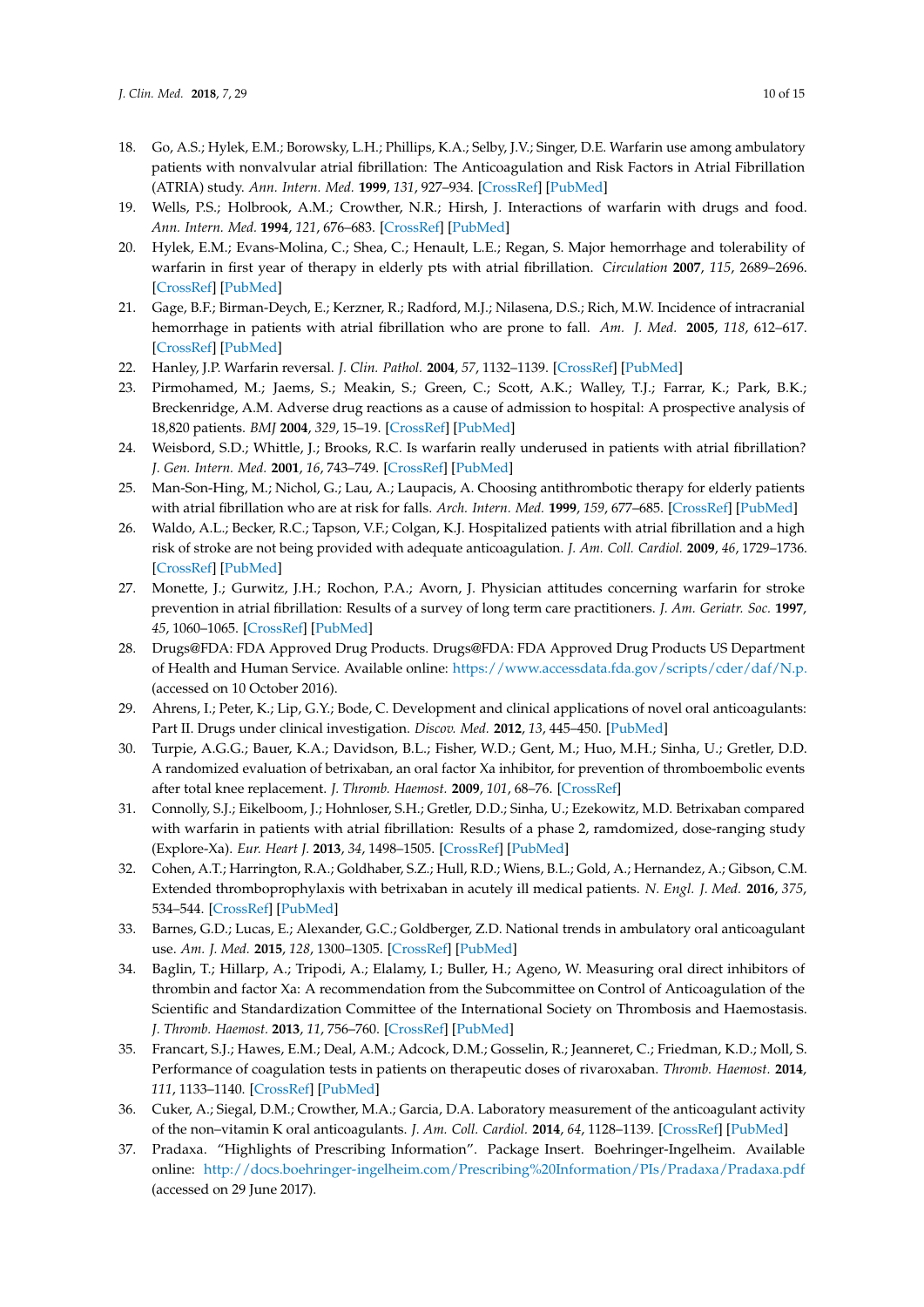- <span id="page-10-0"></span>38. Graham, D.J.; Reichman, M.E.; Wernecke, M.; Zhang, R.; Southworth, M.R.; Levenson, M.; Sheu, T.C.; Mott, K.; Goulding, M.R.; Houstoun, M.; et al. Cardiovascular, bleeding, and mortality risks in elderly medicare patients treated with dabigatran or warfarin for non-valvular atrial fibrillation. *Circulation* **2014**, *114*. [\[CrossRef\]](http://dx.doi.org/10.1161/CIRCULATIONAHA.114.012061)
- <span id="page-10-1"></span>39. Schulman, S.; Kearon, C.; Kakkar, A.K.; Schellong, S.; Eriksson, H.; Baanstra, D.; Kvamme, A.M.; Friedman, J.; Mismetti, P.; Goldhaber, S.Z. Extended use of dabigatran, warfarin, or placebo in venous thromboembolism. *N. Engl. J. Med.* **2013**, *388*, 709–718. [\[CrossRef\]](http://dx.doi.org/10.1056/NEJMoa1113697) [\[PubMed\]](http://www.ncbi.nlm.nih.gov/pubmed/23425163)
- <span id="page-10-2"></span>40. Schulman, S.; Kearon, C.; Kakkar, A.K.; Mismetti, P.; Schellong, S.; Eriksson, H.; Baanstra, D.; Schnee, J.; Goldhaber, S.Z. Dabigatran versus warfarin in the treatment of acute venous thromboembolism. *N. Engl. J. Med.* **2009**, *361*, 2342–2352. [\[CrossRef\]](http://dx.doi.org/10.1056/NEJMoa0906598) [\[PubMed\]](http://www.ncbi.nlm.nih.gov/pubmed/19966341)
- <span id="page-10-3"></span>41. Eriksson, B.I.; Dahl, O.E.; Rosencher, N.; Kurth, A.A.; van Dijk, C.N.; Frostick, S.P.; Prins, M.H.; Hettiaratchchi, R.; Hantel, S.; Schnee, J.; et al. Dabigatran etexilate versus enoxaparin for prevention of venous thromboembolism after total hip replacement: A randomised, double-blind, non-inferiority trial. *Lancet* **2007**, *270*, 949–956. [\[CrossRef\]](http://dx.doi.org/10.1016/S0140-6736(07)61445-7)
- <span id="page-10-4"></span>42. RE-MOBILIZE Writing Committee; Ginsberg, J.S.; Davidson, B.L.; Comp, P.C.; Francis, C.W.; Friedman, R.J.; Huo, M.H.; Lieberman, J.R.; Muntz, J.E.; Raskob, G.E.; et al. Oral thrombin inhibitor Dabigatran etexilate vs. North American enoxaparin regimen for prevention of venous thromboembolism after knee arthroplasty surgery. *J. Arthroplast.* **2009**, *24*, 1–9.
- <span id="page-10-5"></span>43. Schmitz, E.M.; Boonen, K.; van den Heuvel, D.J.; van Dongen, J.L.; Schellings, M.W.; Emmen, J.M.; van der Graaf, F.; Brunsveld, L.; van de Kerkhof, D. Determination of dabigatran, rivaroxaban and apixaban by ultra-performance liquid chromatography—Tandem mass spectrometry (UPLC-MS/MS) and coagulation assays for therapy monitoring of novel direct oral anticoagulants. *J. Thromb. Haemost.* **2014**, *12*, 1636–1646. [\[CrossRef\]](http://dx.doi.org/10.1111/jth.12702) [\[PubMed\]](http://www.ncbi.nlm.nih.gov/pubmed/25142183)
- <span id="page-10-6"></span>44. Cushman, M.; Lim, W.; Zakai, N.A. Clinical Practice Guide on Antithrombotic Drug Dosing and Management of Antithrombotic Drug-Associated Bleeding Complications in Adults. (February 2014). Available online: <http://www.hematology.org.ezp2.lib.umn.edu/Clinicians/Guidelines-Quality/Quick-Ref/2869.aspx> (accessed on 15 July 2015).
- 45. Heidbuchel, H.; Verhamme, P.; Alings, M.; Antz, M.; Hacke, W.; Oldgren, J.; Sinnaeve, P.; Camm, A.J.; Kirchhof, P. European Heart Rhythm Association practical guide on the use of new oral anticoagulants in patients with non-valvular atrial fibrillation. *Europace* **2013**, *15*, 625–651. [\[CrossRef\]](http://dx.doi.org/10.1093/europace/eut083) [\[PubMed\]](http://www.ncbi.nlm.nih.gov/pubmed/23625942)
- <span id="page-10-10"></span>46. Van Ryn, J.; Stangier, J.; Haertter, S.; Liesenfeld, K.H.; Wienen, W.; Feuring, M.; Clemens, A. Dabigatran etexilate—A novel, reversible, oral direct thrombin inhibitor: Interpretation of coagulation assays and reversal of anticoagulant activity. *Thromb. Haemost.* **2010**, *103*, 1116–1127. [\[CrossRef\]](http://dx.doi.org/10.1160/TH09-11-0758) [\[PubMed\]](http://www.ncbi.nlm.nih.gov/pubmed/20352166)
- <span id="page-10-8"></span>47. Huisman, M.V.; Lip, G.Y.; Diener, H.C.; Brueckmann, M.; van Ryn, J.; Clemens, A. Dabigatran etexilate for stroke prevention in patients with atrial fibrillation: Resolving uncertainties in routine practice. *Thromb. Haemost.* **2012**, *107*, 838–847. [\[CrossRef\]](http://dx.doi.org/10.1160/TH11-10-0718) [\[PubMed\]](http://www.ncbi.nlm.nih.gov/pubmed/22318514)
- <span id="page-10-7"></span>48. Baglin, T.; Keeling, D.; Kitchen, S. Effects on routine coagulation screens and assessment of anticoagulation intensity in patients taking oral dabigatran or rivaroxaban: Guidance from the British Society for Standards in Haematology. *Br. J. Haematol.* **2012**, *159*, 427–429. [\[CrossRef\]](http://dx.doi.org/10.1111/bjh.12052) [\[PubMed\]](http://www.ncbi.nlm.nih.gov/pubmed/22970737)
- <span id="page-10-9"></span>49. Stangier, J.; Feuring, M. Using the HEMOCLOT direct thrombin inhibitor assay to determine plasma concentrations of dabigatran. *Blood Coagul. Fibrinolysis* **2012**, *23*, 138–143. [\[CrossRef\]](http://dx.doi.org/10.1097/MBC.0b013e32834f1b0c) [\[PubMed\]](http://www.ncbi.nlm.nih.gov/pubmed/22227958)
- <span id="page-10-11"></span>50. Zhou, W.; Schwarting, S.; Illanes, S.; Liesz, A.; Middelhoff, M.; Zorn, M.; Bendszus, M.; Heiland, S.; van Ryn, J.; Veltkamp, R. Hemostatic therapy in experimental intracerebral hemorrhage associated with the direct thrombin inhibitor dabigatran. *Stoke* **2011**, *42*. [\[CrossRef\]](http://dx.doi.org/10.1161/STROKEAHA.111.624650) [\[PubMed\]](http://www.ncbi.nlm.nih.gov/pubmed/21998060)
- <span id="page-10-14"></span>51. Pragst, I.; Zeitler, S.H.; Doerr, B.; Kaspereit, F.J.; Herzog, E.; Dickneite, G.; van Ryn, J. Reversal of dabigatran anticoagulation by prothrombin complex concentrate (Beriplex P/N) in a rabbit model. *J. Thromb. Haemost.* **2012**, *10*, 1841–1848. [\[CrossRef\]](http://dx.doi.org/10.1111/j.1538-7836.2012.04859.x) [\[PubMed\]](http://www.ncbi.nlm.nih.gov/pubmed/22812619)
- 52. Schulman, S.; Ritchie, B.; Goy, J.K.; Nahirniak, S.; Almutawa, M.; Ghanny, S. Activated prothrombin complex concentrate for dabigatran-associated bleeding. *Br. J. Haematol.* **2014**, *164*, 308–310. [\[CrossRef\]](http://dx.doi.org/10.1111/bjh.12620) [\[PubMed\]](http://www.ncbi.nlm.nih.gov/pubmed/24383848)
- <span id="page-10-12"></span>53. Marlu, R.; Hodaj, E.; Paris, A.; Albaladejo, P.; Crackowski, J.L.; Pernod, G. Effect of non-specific reversal agents on anticoagulant activity of dabigatran and rivaroxaban. *J. Thromb. Haemost.* **2012**, *108*, 217–224. [\[CrossRef\]](http://dx.doi.org/10.1160/TH12-03-0179) [\[PubMed\]](http://www.ncbi.nlm.nih.gov/pubmed/22627883)
- <span id="page-10-13"></span>54. Spence, R.K. Clinical use of plasma and plasma fractions. *Best Pract. Res. Clin. Haematol.* **2006**, *19*, 83–96. [\[CrossRef\]](http://dx.doi.org/10.1016/j.beha.2005.01.035) [\[PubMed\]](http://www.ncbi.nlm.nih.gov/pubmed/16377543)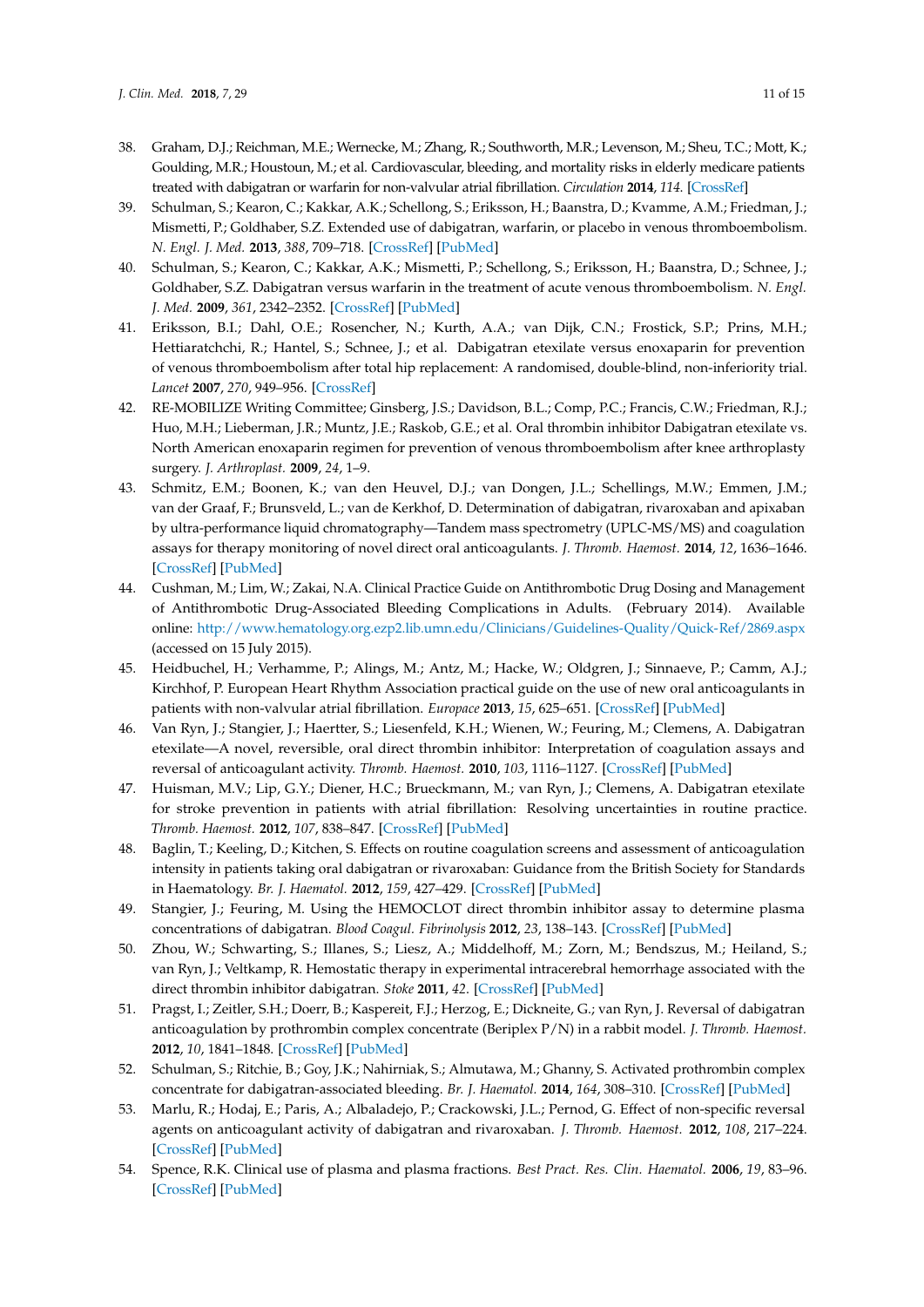- <span id="page-11-0"></span>55. O'shaughnessy, D.F.; Atterbury, C.; Bolton Maggs, P.; Murphy, M.; Thomas, D.; Yates, S.; Williamson, L.M. Guidelines for the use of fresh-frozen plasma, cryoprecipitate and cryosupernatant. *Br. J. Haematol.* **2004**, *126*, 11–28. [\[PubMed\]](http://www.ncbi.nlm.nih.gov/pubmed/15198728)
- <span id="page-11-1"></span>56. Smith, S.W.; Lugassy, D.M. Clinical toxicology. Preface. *Clin. Rev. Artic. Emerg. Med. Clin. N. Am.* **2014**, *32*, 17–18.
- <span id="page-11-2"></span>57. AlGahtani, F.H.; Alshaikh, M.; AlDiab, A. Recombinant activated factor VII in controlling bleeding in non-hemophiliac patients. *Ann. Saudi Med.* **2010**, *30*, 198–202. [\[CrossRef\]](http://dx.doi.org/10.4103/0256-4947.62830) [\[PubMed\]](http://www.ncbi.nlm.nih.gov/pubmed/20427935)
- <span id="page-11-3"></span>58. Yada, K.; Nogami, K.; Ogiwara, K.; Shima, M. Activated prothrombin complex concentrate (APCC)-mediated activation of factor (F) VIII in mixtures of FVIII and APCC enhances hemostatic effectiveness. *J. Thromb. Haemost.* **2013**, *5*, 902–910. [\[CrossRef\]](http://dx.doi.org/10.1111/jth.12197) [\[PubMed\]](http://www.ncbi.nlm.nih.gov/pubmed/23517528)
- <span id="page-11-4"></span>59. Van Ryn, J.; Schmoll, M.; Pillu, H.; Gheyle, L.; Brys, J.; Moschetti, V.; Glund, S.; Reilly, P.; Stangier, J. Effect of Dabigatran on the ability to generate fibrin at a wound site and its reversal by Idarucizumab, the antidote to Dabigatran, in healthy volunteers: An exploratory marker of blood loss. *Circulation* **2014**, *130*, A18403.
- 60. Glund, S.; Moschetti, V.; Norris, S.; Stangier, J.; Schmohl, M.; van Ryn, J.; Lang, B.; Ramael, S.; Reilly, P. A randomised study in healthy volunteers to investigate the safety, tolerability, and pharmacokinetics of idarucizumab, a specific antidote to dabigatran. *J. Thromb. Haemost.* **2015**, *113*, 943–951. [\[CrossRef\]](http://dx.doi.org/10.1160/TH14-12-1080) [\[PubMed\]](http://www.ncbi.nlm.nih.gov/pubmed/25789661)
- 61. Glund, S.; Stangier, J.; Schmohl, M.; Gansser, D.; Norris, S.; van Ryn, J.; Lang, B.; Ramael, S.; Moschetti, V.; Guenenfelder, F.; et al. Safety, tolerability, and efficacy of idarucizumab for the reversal of the anticoagulant effect of dabigatran in healthy male volunteers: A randomised, placebo-controlled, double-blind phase 1 trial. *Lancet* **2015**, *386*, 680–690. [\[CrossRef\]](http://dx.doi.org/10.1016/S0140-6736(15)60732-2)
- <span id="page-11-6"></span>62. Pollack, C.V., Jr.; Reilly, P.A.; Eikelboom, J.; Glund, S.; Verhamme, P.; Bernstein, R.A.; Dubiel, R.; Huisman, M.V.; Hylek, E.M.; Kamphuisen, P.W.; et al. Idarucizumab for Dabigatran reversal. *N. Engl. J. Med.* **2015**, *375*, 511–520. [\[CrossRef\]](http://dx.doi.org/10.1056/NEJMoa1502000) [\[PubMed\]](http://www.ncbi.nlm.nih.gov/pubmed/26095746)
- <span id="page-11-5"></span>63. Pollack, C.V.; Reilly, P.A.; van Ryn, J.; Eikelboom, J.W.; Glund, S.; Bernstein, R.A.; Dubiel, R.; Huisman, M.V.; Hylek, E.M.; Kam, C.-W.; et al. Idarucizuman for Dabigatran reversal—Full cohort analysis. *N. Engl. J. Med.* **2017**, *377*, 431–441. [\[CrossRef\]](http://dx.doi.org/10.1056/NEJMoa1707278) [\[PubMed\]](http://www.ncbi.nlm.nih.gov/pubmed/28693366)
- <span id="page-11-7"></span>64. Honickel, M.; Treutler, S.; van Ryn, J.; Tillmann, S.; Rossaint, R.; Grottke, O. Reversal of dabigatran anticoagulation ex vivo: Porcine study comparing prothrombin complex concentrates and idarucizumab. *Thromb. Haemost.* **2015**, *113*, 728–740. [\[CrossRef\]](http://dx.doi.org/10.1160/TH14-08-0712) [\[PubMed\]](http://www.ncbi.nlm.nih.gov/pubmed/25567155)
- 65. Arellano-Rodrigo, E.; Lopez-Vilchez, I.; Molina, P.; Pino, M.; Diaz-Ricart, M.; van Ryn, J.; Escolar, G. Idarucizumab fully restores dabigatran-induced alterations on platelet and fibrin deposition on damaged vessels: Studies in vitro with circulating human blood. *Blood* **2014**, *124*, 2878.
- <span id="page-11-8"></span>66. Honickel, M.; Braunschweig, T.; van Ryn, J.; Rossaint, R.; Grottke, O. Efficacy of idarucizumab, prothrombin complex concentrate (PCC) and activated PCC to reverse the anticoagulatory potential of dabigatran in a porcine polytrauma model. *Crit. Care* **2015**, *19*, P351. [\[CrossRef\]](http://dx.doi.org/10.1186/cc14431)
- <span id="page-11-9"></span>67. Bakhru, S.; Laulicht, B.; Jiang, X.; Chen, L.; Pan, D.; Grosso, M.; Morishima, Y.; Brown, K.; Masumoto, H.; Costin, J.; et al. PER977: A synthetic small molecule which reverses over-dosage and bleeding by the new oral anticoagulants. *Circulation* **2013**, *128*, A18809.
- 68. Bakhru, S.; Laulicht, B.; Jiang, X.; Chen, L.; Grosso, M.; Morishima, Y.; Brown, K.; Mercuri, M.; Masumoto, H.; Costin, J.; et al. Reversal of anticoagulant-induced bleeding in external and internal bleeding models by PER977, a small molecule anticoagulant antidote. *Circulation* **2014**, *130*, A19361.
- 69. Costin, J.; Laulicht, B.; Bakhru, S.; Steiner, S. PER977 reverses low molecular weight heparin in addition to IIa and Xa new oral anticoagulants. *J. Am. Coll. Cardiol.* **2015**, *10*, A2056. [\[CrossRef\]](http://dx.doi.org/10.1016/S0735-1097(15)62056-3)
- 70. Weitz, J.I.; Eikelboom, J.W. Ciraparantag for Enoxaparin reversal: Adding to the evidence. *Thromb. Res.* **2016**, *146*, 106–107. [\[CrossRef\]](http://dx.doi.org/10.1016/j.thromres.2016.08.013) [\[PubMed\]](http://www.ncbi.nlm.nih.gov/pubmed/27544033)
- <span id="page-11-10"></span>71. Ansell, J.E.; Bakhru, S.H.; Laulicht, B.E.; Steiner, S.S.; Grosso, M.; Brown, K.; Dishy, V.; Noveck, R.J.; Costin, J.C. Use of PER977 to reverse the anticoagulant effects of Edoxaban. *N. Engl. J. Med.* **2014**, *371*, 2141–2142. [\[CrossRef\]](http://dx.doi.org/10.1056/NEJMc1411800) [\[PubMed\]](http://www.ncbi.nlm.nih.gov/pubmed/25371966)
- <span id="page-11-11"></span>72. Ansell, J.; Laulicht, B.E.; Bakhru, S.; Hoffman, M.; Steiner, S.; Costin, J. Ciraparantag safely and completely reverses the anticoagulant effects of low molecular weight heparin. *Thromb. Res.* **2016**, *146*, 113–118. [\[CrossRef\]](http://dx.doi.org/10.1016/j.thromres.2016.07.008) [\[PubMed\]](http://www.ncbi.nlm.nih.gov/pubmed/27470323)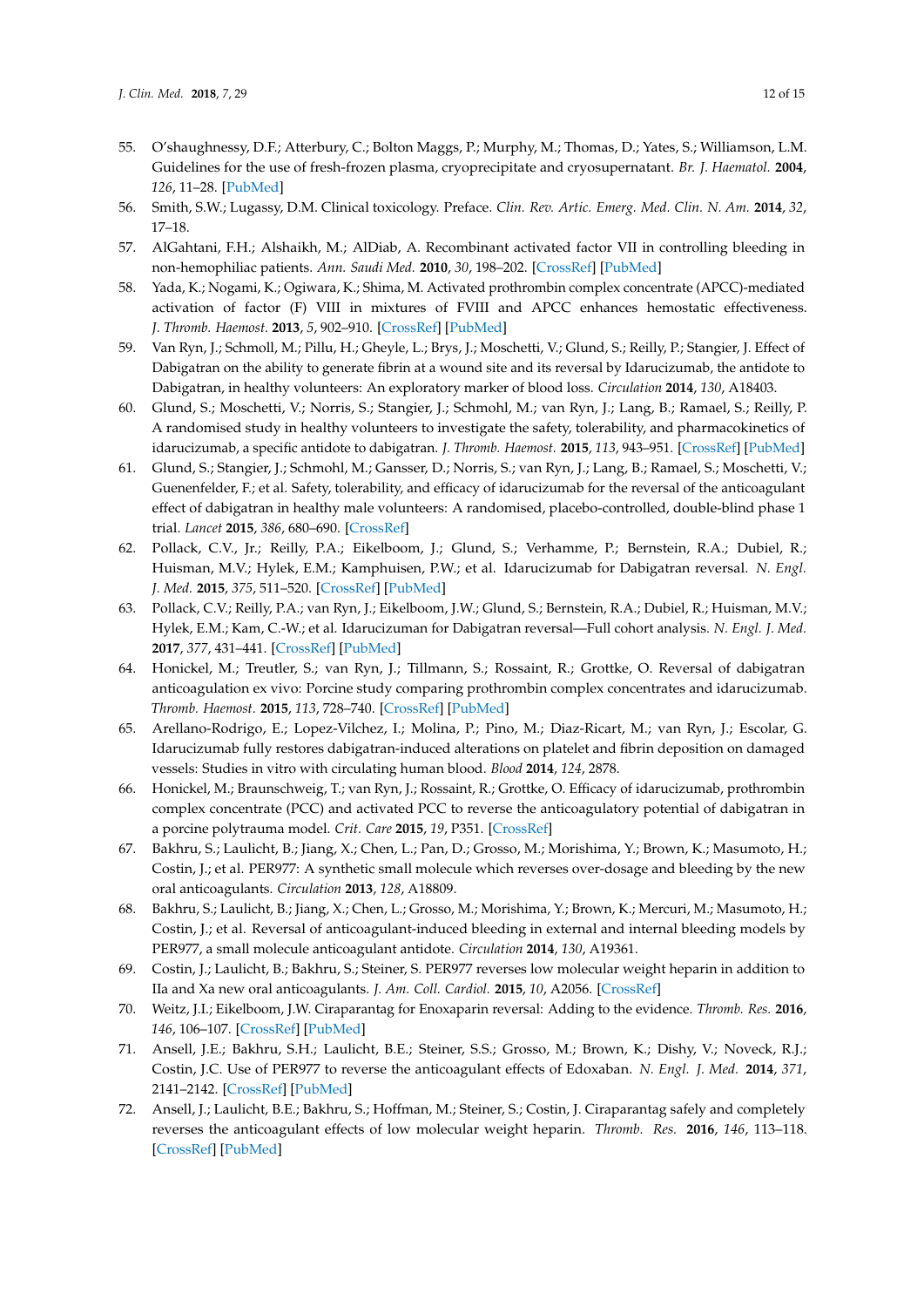- <span id="page-12-0"></span>73. Mahaffey, K.W.; Lewis, B.E.; Wildermann, N.M.; Berkowitz, S.D.; Oliverio, R.M.; Turco, M.A.; Shalev, Y.; Ver, P.L.; Traverse, J.H.; Rodriguez, A.R.; et al. The anticoagulant therapy with bivalirudin to assist in the performance of percutaneous coronary intervention in patients with heparin-induced thrombocytopenia (ATBAT) study: Main results. *J. Invasive Cardiol.* **2003**, *15*, 611–616. [\[PubMed\]](http://www.ncbi.nlm.nih.gov/pubmed/14608128)
- <span id="page-12-1"></span>74. Dang, C.H.; Durkalski, V.L.; Nappi, J.M. Evaluation of treatment with direct thrombin inhibitors in patients with heparin-induced thrombocytopenia. *Pharmacother. J. Hum. Pharmacol. Drug Ther.* **2006**, *26*, 461–468. [\[CrossRef\]](http://dx.doi.org/10.1592/phco.26.4.461) [\[PubMed\]](http://www.ncbi.nlm.nih.gov/pubmed/16553503)
- 75. White, H.; Hirulog and Early Reperfusion or Occlusion (HERO)-2 Trial Investigators. Thrombin-specific anticaogulation with bivalirudin versus heparin in patients receiving fibrinolytic therapy for acute myocardial infarction: The HERO-2 randomised trial. *Lancet* **2001**, *358*, 1855–1863. [\[PubMed\]](http://www.ncbi.nlm.nih.gov/pubmed/11741625)
- 76. Stone, G.W.; McLaurin, B.T.; Cox, D.A.; Bertrand, M.E.; Lincoff, M.; Moses, J.W.; White, H.D.; Pocock, S.J.; Ware, J.H.; Feit, F.; et al. Bivalirudin for patients with acute coronary syndromes. *N. Engl. J. Med.* **2006**, *355*, 2203–2216. [\[CrossRef\]](http://dx.doi.org/10.1056/NEJMoa062437) [\[PubMed\]](http://www.ncbi.nlm.nih.gov/pubmed/17124018)
- <span id="page-12-2"></span>77. Stone, G.W.; Witzenbichler, B.; Guagliumi, G.; Peruga, J.Z.; Brodie, B.R.; Dudek, D.; Kornowski, R.; Hartmann, F.; Gersh, B.J.; Pocock, S.J.; et al. Bivalirudin during primary PCI in acute myocardial infarction. *N. Engl. J. Med.* **2008**, *358*, 2218–2230. [\[CrossRef\]](http://dx.doi.org/10.1056/NEJMoa0708191) [\[PubMed\]](http://www.ncbi.nlm.nih.gov/pubmed/18499566)
- <span id="page-12-3"></span>78. Angiomax. EU/EEA Angiox® (Bivalirudin). Prescribing Information. Available online: [http://www.](http://www.angiomax.com/angiox/Angiox-PIs/Angiox%20SmPC%20en%2012.2015.pdf) [angiomax.com/angiox/Angiox-PIs/Angiox%20SmPC%20en%2012.2015.pdf](http://www.angiomax.com/angiox/Angiox-PIs/Angiox%20SmPC%20en%2012.2015.pdf) (accessed on 20 July 2015).
- <span id="page-12-4"></span>79. Carroll, R.C.; Chavez, J.J.; Simmons, J.W.; Snider, C.C.; Wortham, D.C.; Bresee, S.J.; Cohen, E. Measurement of patients' bivalirudin plasma levels by a Thrombelastograph<sup>®</sup> ecarin clotting time assay: A comparison to a standard activated clotting time. *Anesth. Analges.* **2006**, *102*, 1316–1319. [\[CrossRef\]](http://dx.doi.org/10.1213/01.ane.0000205746.50440.98) [\[PubMed\]](http://www.ncbi.nlm.nih.gov/pubmed/16632802)
- <span id="page-12-5"></span>80. Koster, A.; Chew, D.; Gründel, M.; Bauer, M.; Kuppe, H.; Spiess, B.D. Bivalirudin monitored with the ecarin clotting time for anticoagulation during cardiopulmonary bypass. *Anesth. Analges.* **2003**, *96*, 383–386. [\[CrossRef\]](http://dx.doi.org/10.1213/00000539-200302000-00015)
- <span id="page-12-6"></span>81. Zucker, M.L.; Prats, K.; LaDuca, F.M. Sensitivity of a modified ACT test to levels of bivalirudin used during cardiac surgery. *J. Extra Corpor. Technol.* **2005**, *37*, 364–368. [\[PubMed\]](http://www.ncbi.nlm.nih.gov/pubmed/16524153)
- <span id="page-12-7"></span>82. Young, G.; Yonekawa, K.E.; Nakagawa, P.A.; Blain, R.C.; Lovejoy, A.E.; Nugent, D.J. Recombinant activated factor VII effectively reverses the anticoagulant effects of heparin, enoxaparin, fondaparinux, argatroban, and bivalirudin ex vivo as measured using thromboelastography. *Blood Coagul. Fibrinolysis* **2007**, *18*, 547–553. [\[CrossRef\]](http://dx.doi.org/10.1097/MBC.0b013e328201c9a9) [\[PubMed\]](http://www.ncbi.nlm.nih.gov/pubmed/17762530)
- <span id="page-12-8"></span>83. Van Ryn, J.; Schurer, J.; Fischer, D.; Goss, A. Reversal of Dabigatran Anticoagulation by Idarucizumab in the Presence of Coagulation Factor Concentrates and the Lack of Potential Non-Specific Effects of Idarucizumab on Heparins, Factor Xa Inhibitors and Other Direct Thrombin Inhibitors like Bivalirudin, Hirudin or Argatroban. Presented at the American Heart Association Scientific Sessions, Orlando, FL, USA, 9 November 2015; Abstract 299. Available online: [http://www.ajmc.com/conferences/aha2015/](http://www.ajmc.com/conferences/aha2015/idarucizumab-reverses-dabigatran-but-not-other-anticoagulants-session-reports#sthash.4MD4Nepg.dpuf) [idarucizumab-reverses-dabigatran-but-not-other-anticoagulants-session-reports#sthash.4MD4Nepg.dpuf](http://www.ajmc.com/conferences/aha2015/idarucizumab-reverses-dabigatran-but-not-other-anticoagulants-session-reports#sthash.4MD4Nepg.dpuf) (accessed on 10 January 2016).
- <span id="page-12-9"></span>84. McKeage, K.; Plosker, G.L. Argatroban. *Drugs* **2001**, *61*, 515–522. [\[CrossRef\]](http://dx.doi.org/10.2165/00003495-200161040-00005) [\[PubMed\]](http://www.ncbi.nlm.nih.gov/pubmed/11324681)
- <span id="page-12-10"></span>85. Muralidharan-Chari, V.; Mousa, S. Ciraparantag. Heparin neutralizer, anticoagulant reversal agent. *Drugs Future* **2016**, *41*, 341. [\[CrossRef\]](http://dx.doi.org/10.1358/dof.2016.041.06.2490311)
- <span id="page-12-11"></span>86. Dosing and Administration for Reducing Stroke Risk in Non-Valvular AF. Xarelto HCP. Available online: <https://www.xareltohcp.com/dosing-and-administration/nonvalvular-atrial-fibrillation.html> (accessed on 10 October 2016).
- <span id="page-12-12"></span>87. Dosing and Administration for DVT and PE Treatment and Risk Reduction. Xarelto HCP. Available online: <https://www.xareltohcp.com/dosing-and-administration/dvt-pe.html> (accessed on 10 October 2016).
- <span id="page-12-13"></span>88. Patel, M.R.; Mahaffey, K.W.; Garg, J.; Pan, G.; Singer, D.E.; Hacke, W.; Breithardt, G.; Halperin, J.L.; Graeme, J.; Hankey, G.J.; et al. Rivaroxaban versus warfarin in non-valvular atrial fibrillation. *N. Engl. J. Med.* **2011**, *365*, 883–891. [\[CrossRef\]](http://dx.doi.org/10.1056/NEJMoa1009638) [\[PubMed\]](http://www.ncbi.nlm.nih.gov/pubmed/21830957)
- 89. Fox, K.A.A.; Piccini, J.P.; Wojdyla, D.; Becker, R.C.; Halperin, J.L.; Nessel, C.C.; Paolini, J.F.; Hankey, G.J.; Mahaffey, K.W.; Patel, M.R.; et al. Prevention of stroke and systemic embolism with rivaroxaban compared with warfarin in patients with non-valvular atrial fibrillation and moderate renal impairment. *Eur. Heart J.* **2011**, *32*, 2387–2394. [\[CrossRef\]](http://dx.doi.org/10.1093/eurheartj/ehr342) [\[PubMed\]](http://www.ncbi.nlm.nih.gov/pubmed/21873708)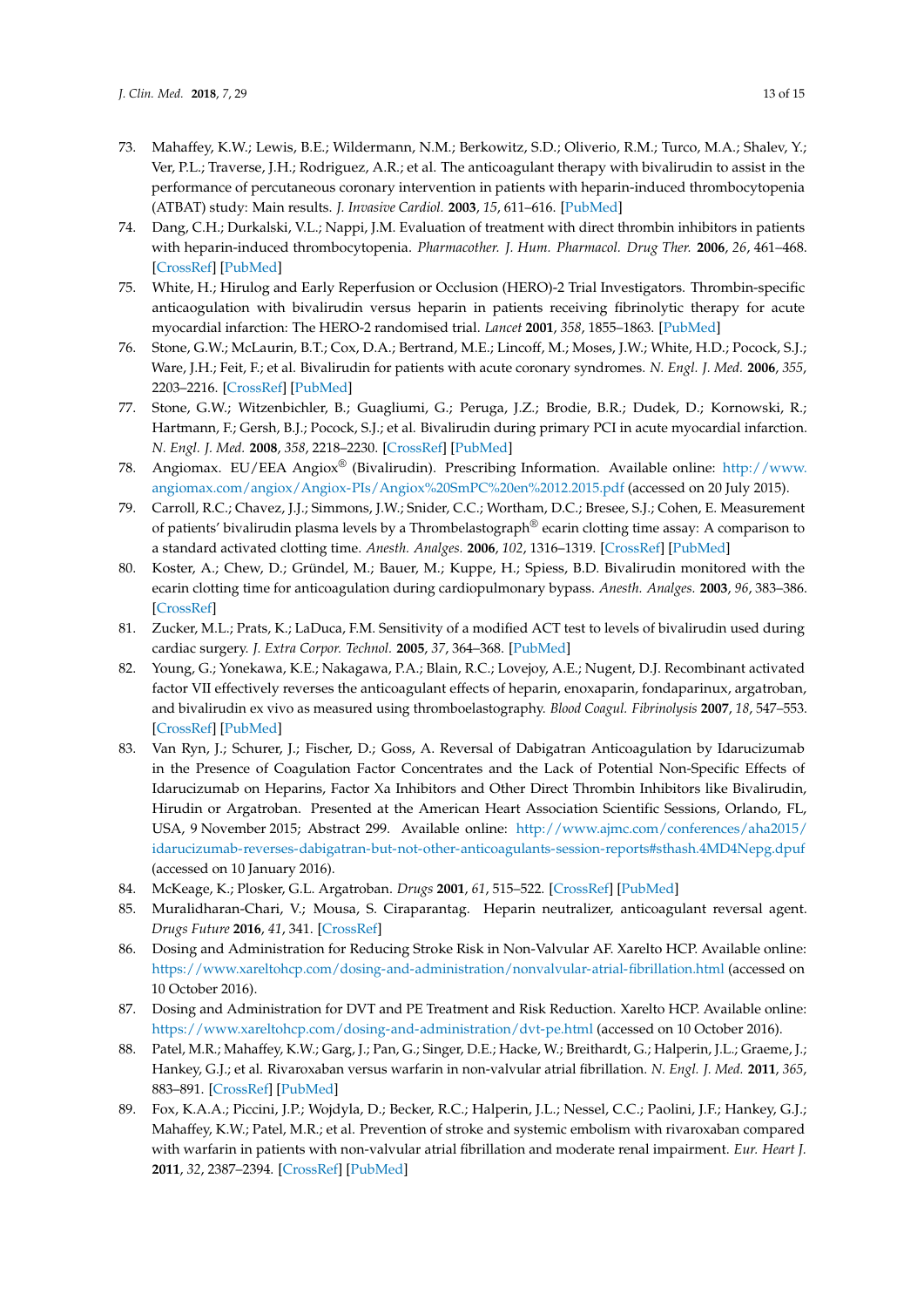- <span id="page-13-0"></span>90. Hori, M.; Matsumoto, M.; Tanahashi, N.; Momomura, S.; Uchiyama, S.; Goto, S.; Izumi, T.; Koretsune, Y.; Kajikawa, M.; Kato, M.; et al. Rivaroxaban vs. warfarin in Japanese patients with atrial fibrillation. *Circ. J. Jpn. Circ. Soc.* **2012**, *76*, 2104–2111. [\[CrossRef\]](http://dx.doi.org/10.1253/circj.CJ-12-0454)
- <span id="page-13-1"></span>91. Hankey, G.J.; Patel, M.R.; Stevens, S.R.; Becker, R.C.; Breithardt, G.; Carolei, A.; Diener, H.C.; Donnan, G.A.; Halperin, J.L.; Mahaffey, K.W.; et al. Rivaroxaban compared with warfarin in patients with atrial fibrillation and previous stroke or transient ischemic attack: A subgroup analysis of ROCKET AF. *Lancet Neurol.* **2012**, *11*, 315–322. [\[CrossRef\]](http://dx.doi.org/10.1016/S1474-4422(12)70042-X)
- <span id="page-13-2"></span>92. Eriksson, B.I.; Borris, L.C.; Friedman, R.J.; Haas, S.; Huisman, M.V.; Kakkar, A.K.; Bandel, T.J.; Beckmann, H.; Muelhhofer, E.; Misselwitz, F.; et al. Rivaroxaban versus Enoxaparin for thromboprophylaxis after hip arthroplasty. *N. Engl. J. Med.* **2008**, *358*, 2765–2775. [\[CrossRef\]](http://dx.doi.org/10.1056/NEJMoa0800374) [\[PubMed\]](http://www.ncbi.nlm.nih.gov/pubmed/18579811)
- <span id="page-13-3"></span>93. Lassen, M.R.; Ageno, W.; Borris, L.C.; Lieberman, J.R.; Rosencher, N.; Bandel, T.J.; Turpie, A.G.G. Rivaroxaban versus Enoxaparin for thromboprophylaxis after total knee arthroplasty. *N. Engl. J. Med.* **2008**, *358*, 2776–2786. [\[CrossRef\]](http://dx.doi.org/10.1056/NEJMoa076016) [\[PubMed\]](http://www.ncbi.nlm.nih.gov/pubmed/18579812)
- 94. Beyer-Westendorf, J.; Lützner, J.; Donath, L.; Tittl, L.; Knoth, H.; Radke, O.C.; Kuhlisch, E.; Stange, T.; Hartmann, A.; Günther, K.P.; et al. Efficacy and safety of thromboprophylaxis with low-molecular-weight heparin or rivaroxaban in hip and knee replacement surgery. *Thromb. Haemost.* **2013**, *109*, 154–163. [\[CrossRef\]](http://dx.doi.org/10.1160/TH12-07-0510) [\[PubMed\]](http://www.ncbi.nlm.nih.gov/pubmed/23197272)
- <span id="page-13-4"></span>95. Kakkar, A.K.; Brenner, B.; Dahl, O.E.; Eriksson, B.I.; Mouret, P.; Muntz, J.; Soglian, A.G.; Pap, A.F.; Misselwitz, F.; Haas, S.; et al. Extended duration rivaroxaban versus short-term enoxaparin for the prevention of venous thromboembolism after total hip arthroplasty: A double-blind, randomised controlled trial. *Lancet* **2008**, *372*, 31–39. [\[CrossRef\]](http://dx.doi.org/10.1016/S0140-6736(08)60880-6)
- <span id="page-13-5"></span>96. Cohen, A.T.; Alikhan, R.; Arcelus, J.I.; Bergmann, J.F.; Haas, S.; Merli, G.J.; Spyropoulos, A.C.; Tapson, V.F.; Turpie, A.G. Assessment of venous thromboembolism risk and the benefits of thromboprophylaxis in medical patients. *Thromb. Haemost.* **2005**, *94*, 750–759. [\[CrossRef\]](http://dx.doi.org/10.1160/TH05-06-0385) [\[PubMed\]](http://www.ncbi.nlm.nih.gov/pubmed/16270626)
- <span id="page-13-6"></span>97. Cohen, A.T.; Spiro, T.E.; Buller, H.R.; Haskell, L.; Hu, D.; Hull, R.; Mebazaa, A.; Merli, G.; Schellong, S.; Spyropoulos, T.V. Rivaroxaban for thromboprophylaxis in acutely ill medical patients. *N. Engl. J. Med.* **2013**, *368*, 513–523. [\[CrossRef\]](http://dx.doi.org/10.1056/NEJMoa1111096) [\[PubMed\]](http://www.ncbi.nlm.nih.gov/pubmed/23388003)
- <span id="page-13-7"></span>98. Mega, J.L.; Braunwald, E.; Wiviott, S.D.; Bassand, J.P.; Bhatt, D.L.; Bode, C.; Burton, P.; Cohen, M.; Cook-Bruns, N.; Fox, K.; et al. Rivaroxaban in patients with a recent acute coronary syndrome. *N. Engl. J. Med.* **2012**, *366*, 9–19. [\[CrossRef\]](http://dx.doi.org/10.1056/NEJMoa1112277) [\[PubMed\]](http://www.ncbi.nlm.nih.gov/pubmed/22077192)
- <span id="page-13-8"></span>99. Anand, S.S.; Bosch, J.; Eikelboom, J.W.; Connolly, S.J.; Diaz, R.; Widimsky, P.; Aboyans, V.; Alings, M.; Kakkar, A.K.; Keltai, K.; et al. Rivaroxaban with or without aspirin in patients with stable peripheral or carotid artery disease: An international, randomised, double-blind, placebo-controlled trial. *Lancet* **2018**, *391*, 219–229. [\[CrossRef\]](http://dx.doi.org/10.1016/S0140-6736(17)32409-1)
- <span id="page-13-9"></span>100. Nutescu, E.; Chuatrisorn, I.; Hellenbart, E. Drug and dietary interactions of warfarin and novel oral anticoagulants: An update. *J. Thromb Thrombolysis* **2011**, *31*, 326. [\[CrossRef\]](http://dx.doi.org/10.1007/s11239-011-0561-1) [\[PubMed\]](http://www.ncbi.nlm.nih.gov/pubmed/21359645)
- <span id="page-13-10"></span>101. Eliquis: Hihglights of Prescribing Information. Access Data FDA. Available online: [https://www.accessdata.](https://www.accessdata.fda.gov/drugsatfda_docs/label/2012/202155s000lbl.pdf) [fda.gov/drugsatfda\\_docs/label/2012/202155s000lbl.pdf](https://www.accessdata.fda.gov/drugsatfda_docs/label/2012/202155s000lbl.pdf) (accessed on 29 June 2017).
- <span id="page-13-11"></span>102. Song, Y.; Wang, X.; Perlstein, I.; Wang, J.; Badawy, S.; Frost, C.; LaCreta, F. Relative bioavailability of apixaban solution or crushed tablet formulations administered by mouth or nasogastric tube in healthy subjects. *Clin. Ther.* **2015**, *37*, 1703–1712. [\[CrossRef\]](http://dx.doi.org/10.1016/j.clinthera.2015.05.497) [\[PubMed\]](http://www.ncbi.nlm.nih.gov/pubmed/26188837)
- <span id="page-13-12"></span>103. Bioavailability of Apixaban Crushed Tablet Study to Evaluate a Single Dose of Apixaban in Pediatric Subjects at Risk for a Thrombotic Disorder. Available online: <https://clinicaltrials.gov/ct2/show/NCT02101112> (accessed on 1 February 2018).
- <span id="page-13-13"></span>104. Connolly, S.J.; Eikelboom, J.; Joyner, C.; Diner, H.C.; Hart, R.; Golitsyn, S.; Flaker, G.; Avezum, A.; Hohnloser, S.H.; Diaz, R.; et al. Apixaban in patients with atrial fibrillation. *N. Engl. J. Med.* **2011**, *263*, 806–881. [\[CrossRef\]](http://dx.doi.org/10.1056/NEJMoa1007432) [\[PubMed\]](http://www.ncbi.nlm.nih.gov/pubmed/21309657)
- <span id="page-13-14"></span>105. Granger, C.B.; Alexander, J.H.; McMurray, J.J.; Lopes, R.D.; Hyle, E.M.; Michael Hanna, M.; Al-Khalidi, H.R.; Jack Ansell, J.; Atar, D.; Avezum, A.; et al. Apixaban versus warfarin in patients with atrial fibrillation. *N. Engl. J. Med.* **2011**, *365*, 981–992. [\[CrossRef\]](http://dx.doi.org/10.1056/NEJMoa1107039) [\[PubMed\]](http://www.ncbi.nlm.nih.gov/pubmed/21870978)
- <span id="page-13-15"></span>106. Agnelli, G.; Buller, H.R.; Cohen, A.; Curt, M.; Gallus, A.S.; Johnson, M.; Masiukiewicz, U.; Pak, R.; Thompson, J.; Raskob, G.E.; et al. Oral apixaban for the treatment of acute venous thromboembolism. *N. Engl. J. Med.* **2013**, *369*, 799–808. [\[CrossRef\]](http://dx.doi.org/10.1056/NEJMoa1302507) [\[PubMed\]](http://www.ncbi.nlm.nih.gov/pubmed/23808982)